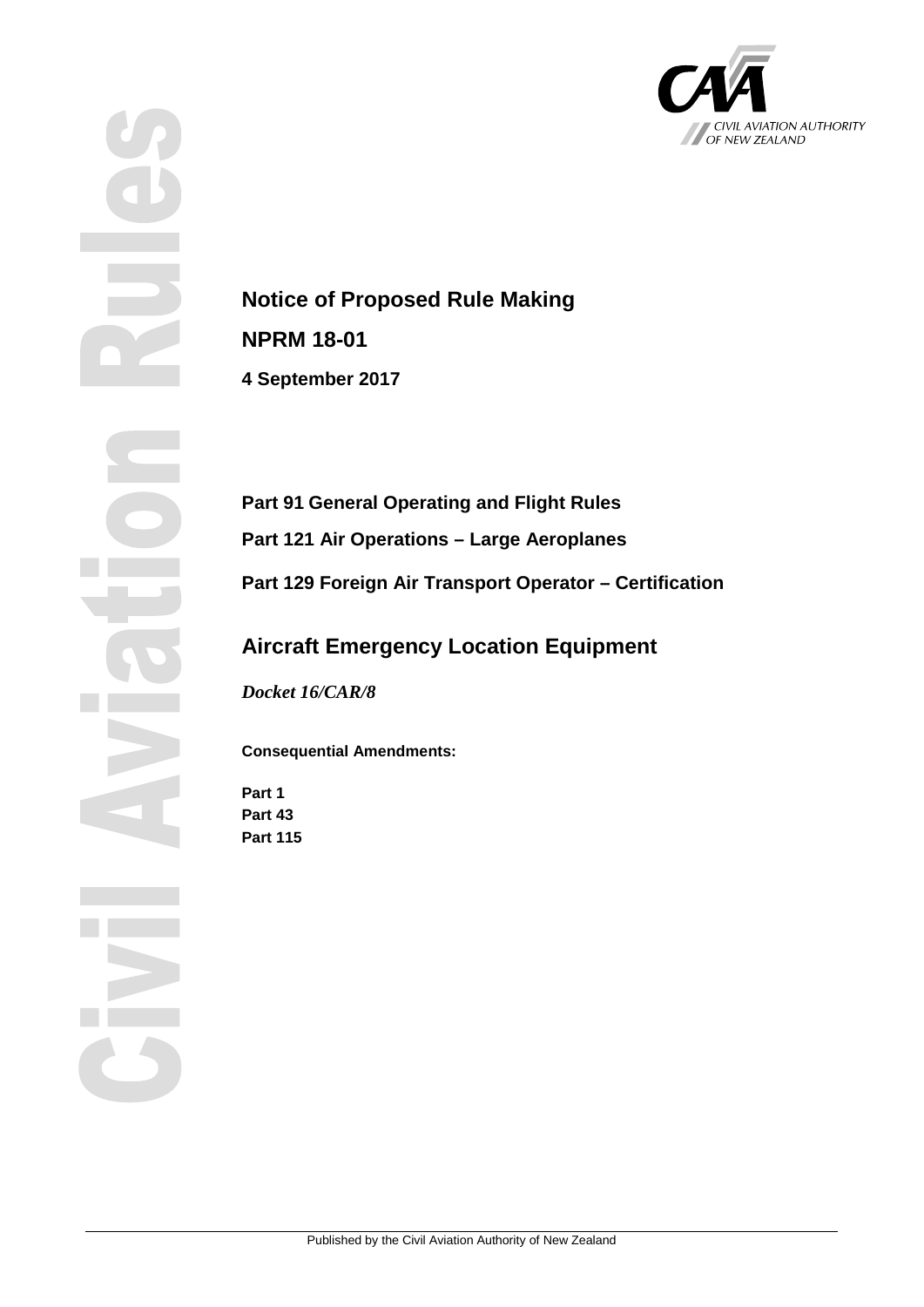## **Background to the Civil Aviation Rules**

The Civil Aviation Rules establish the minimum regulatory safety boundary for participants to gain entry into, operate within, and exit the New Zealand civil aviation system. The Rules are structured in a manner similar to the Federal Aviation Regulations of the USA.

Rules are divided into Parts and each Part contains a series of individual rules that relate to a particular aviation activity. Some rules empower the use of a CAA Notice. Notices contain specific mandatory requirements including detail about the approvals, standards, conditions, procedures and technical specifications that have been approved or determined by the Director as being appropriate in accordance with the corresponding enabling rule.

Advisory Circulars accompany many rule Parts and contain information about standards, practices and procedures that the Director has established to be an acceptable means of compliance with the associated rule. An Advisory Circular may also contain guidance material to facilitate compliance with the rule requirements.

The objective of the Civil Aviation Rules system is to strike a balance of responsibility between, on the one hand, the Crown and regulatory authority (CAA) and, on the other hand, those who provide services and exercise privileges in the civil aviation system. This balance must enable the Crown and regulatory authority to set standards for, and monitor performance of, aviation participants while providing the maximum flexibility for the participants to develop their own means of compliance within the safety boundary.

Section 12 of the Civil Aviation Act 1990 prescribes general requirements for participants in the civil aviation system and requires, among other things, participants to carry out their activities safely and in accordance with the relevant prescribed safety standards and practices.

Section 28 of the Act allows the Minister to make ordinary rules for any of the following purposes:

- The implementation of New Zealand's obligations under the Convention
- To allow for the mutual recognition of safety certifications in accordance with the ANZA mutual recognition agreements
- The provision of aviation meteorological services, search and rescue services and civil aviation security programmes and services
- Assisting aviation safety and security, including but not limited to personal security
- Assisting economic development
- Improving access and mobility
- Protecting and promoting public health
- Ensuring environmental sustainability
- Any matter related or reasonably incidental to any of the following:
	- i. The Minister's objectives under section 14 of the Act;
	- ii. The Minister's functions under section 14A of the Act;
	- iii. The Authority's objectives under section 72AA of the Act;
	- iv. The Authority's functions and duties under section 72B of the Act; and
	- v. The Director's functions and powers under section 72I of the Act
	- vi. The Director's powers under section 28(5) of the Act
- Any other matter contemplated by any provision of the Act.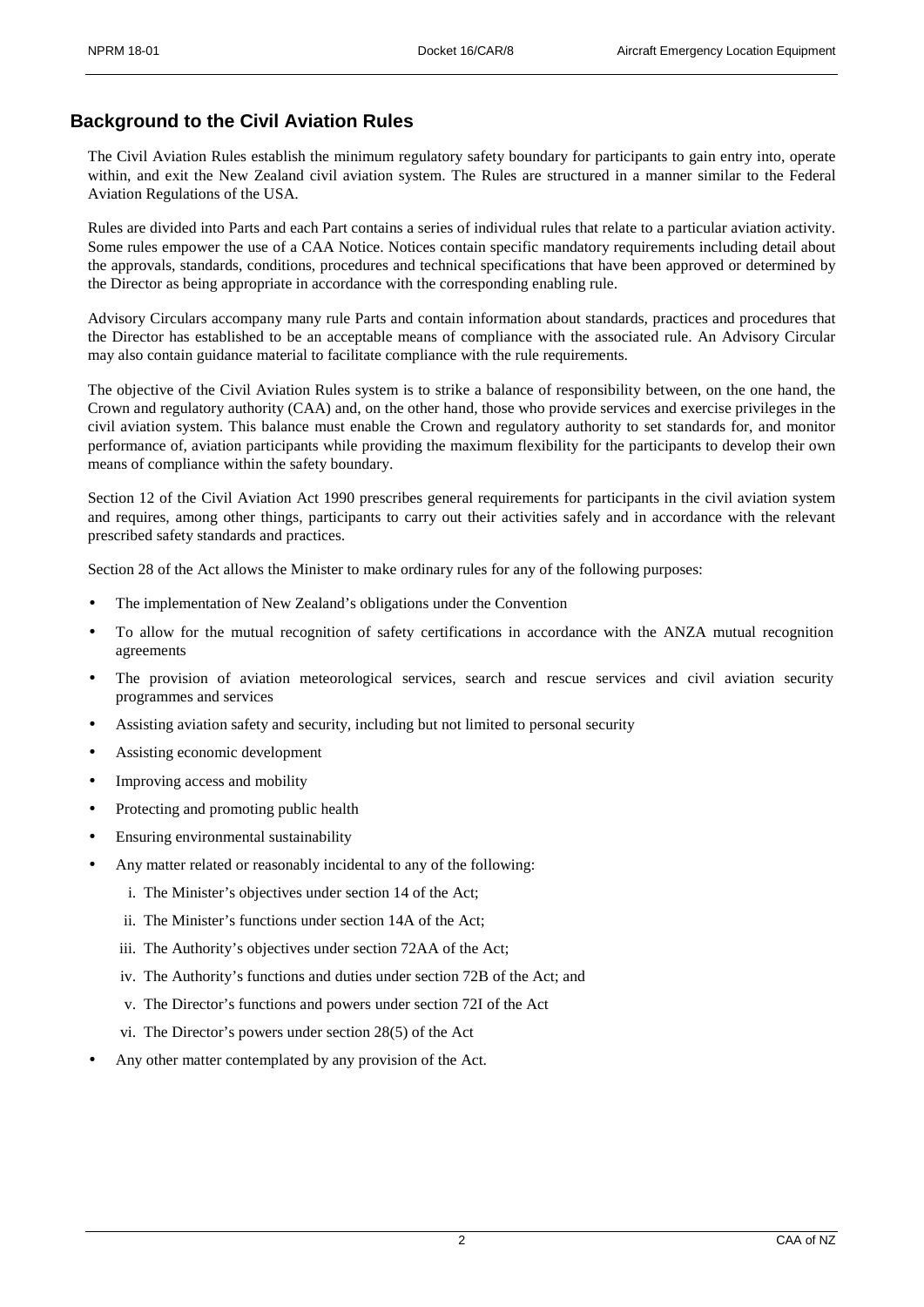## **Contents**

| 1. |     |  |
|----|-----|--|
| 2. |     |  |
|    |     |  |
|    |     |  |
|    |     |  |
|    |     |  |
| 3. |     |  |
|    |     |  |
|    |     |  |
|    |     |  |
|    |     |  |
|    |     |  |
|    |     |  |
| 4. |     |  |
|    |     |  |
|    |     |  |
|    |     |  |
| 5. |     |  |
|    |     |  |
|    |     |  |
|    |     |  |
|    |     |  |
|    |     |  |
|    |     |  |
|    |     |  |
|    |     |  |
|    |     |  |
|    |     |  |
|    |     |  |
|    |     |  |
|    |     |  |
|    |     |  |
|    |     |  |
|    |     |  |
|    |     |  |
|    |     |  |
|    |     |  |
|    | 1.1 |  |
|    | 1.3 |  |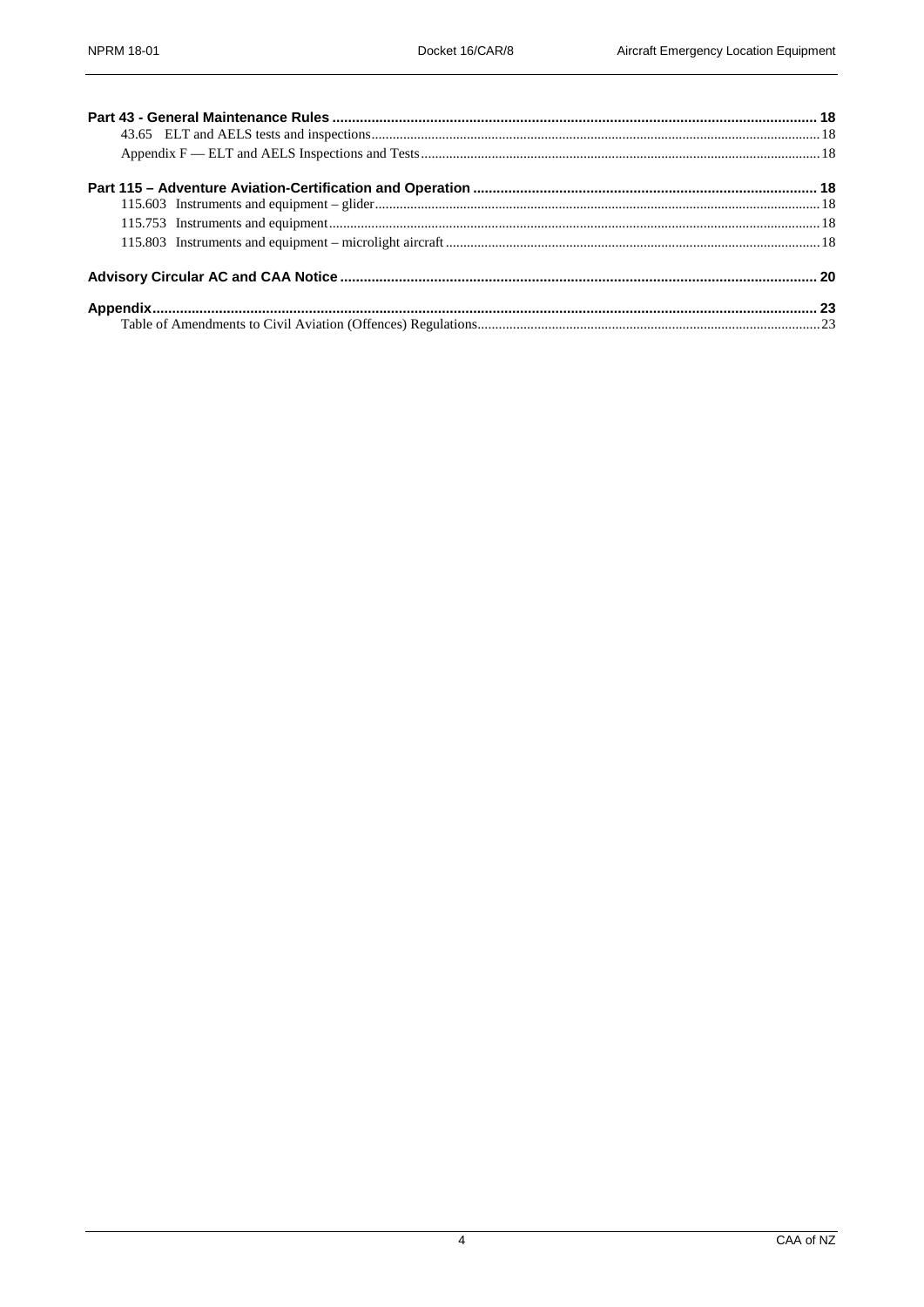## **1. Purpose of this NPRM**

The purpose of this rule-making proposal is to establish a performance-based regulatory framework for aircraft emergency location equipment for installation in New Zealand registered aircraft operating within the New Zealand Flight Information Region. It proposes the removal of the prescriptive requirement for one type of ELT technology and gives the Director of Civil Aviation the discretion to approve equipment that meets specified performance criteria. In addition, this proposal also adopts part of ICAO Amendment 40 to Annex 6 Part I – *Operation of Aircraft* relating to carriage of ELTs.

## **2. Background to the Proposal**

## **General Summary**

With regard for the location of an aircraft involved in an accident, New Zealand has aligned its Civil Aviation Rules (CAR) in Part 91 – *General Operating and Flight Rules* with the Standards and Recommended Practices (SARPS) relating to aircraft emergency location equipment contained in ICAO Annex 6. These SARPS require carriage of Emergency Locator Transmitters (ELT). The current generation of ELTs were designed to provide the position of impact for a survivable accident<sup>1</sup>. In April 2016, ICAO issued a State Letter advising the adoption of Amendment 40 to Annex 6 Part I applicable on 10 November 2016. A portion of the amendment relates to the carriage of ELTs that is applicable to CAR Part 121 and Part 129.

Over the years, a number of issues have been raised by industry and CAA staff relating to the post-accident reliability of ELTs. A number of aircraft operators also requested that the CAA consider allowing the use of Flight Tracking Devices (FTD) as an alternative to an ELT. As a result, in 2010 the CAA conducted a study – *Missing Aircraft Detection and Location*<sup>2</sup> – which identified a number of issues including:

- A design defect in one brand of ELT G-switches;
- Approved antennas are not crash-tolerant and can be difficult to install;
- ÷ That FTDs are not an acceptable alternate to an ELT.

As a result of this study, the g-switch issue was remedied by a modification to the operation of the switch.

In 2014, the CAA initiated a policy review of aircraft emergency location equipment for domestic operations, in particular for General Aviation. The review identified the following:

- Some aspects of ELT design and installation meant that there could be delays in locating a crashed aircraft. This could have an adverse effect on the health of injured occupants, and could also generate unnecessary costs for search and rescue providers.
- The current regulatory framework for aircraft emergency location equipment prevents operators from using potentially cheaper or more technically effective location devices.

A number of options were considered to address the issues identified in the review, and the CAA subsequently issued a public consultation document 'Emergency Location of Aircraft'<sup>3</sup> that included these options. Sixty-four submissions were received with good support for introducing performance-based rules. Technical experts from the Ministry of Transport, from within the CAA and from Rescue Coordination Centre New Zealand (RCCNZ) were also consulted in relation to the issues.

-

<sup>1</sup> Amendment 40 to ICAO Annex 6 Part I

<sup>2</sup> The Civil Aviation Authority of New Zealand (2010), "Missing Aircraft Detection and Location". [www.caa.govt.nz/aircraft/Locating\\_Missing\\_Aircraft.pdf](http://www.caa.govt.nz/aircraft/Locating_Missing_Aircraft.pdf)

<sup>&</sup>lt;sup>3</sup> Emergency Location of Aircraft, Consultation, 12 September 201[4 http://www.caa.govt.nz/policy\\_rules/emerg\\_location\\_consult.pdf](http://www.caa.govt.nz/policy_rules/emerg_location_consult.pdf)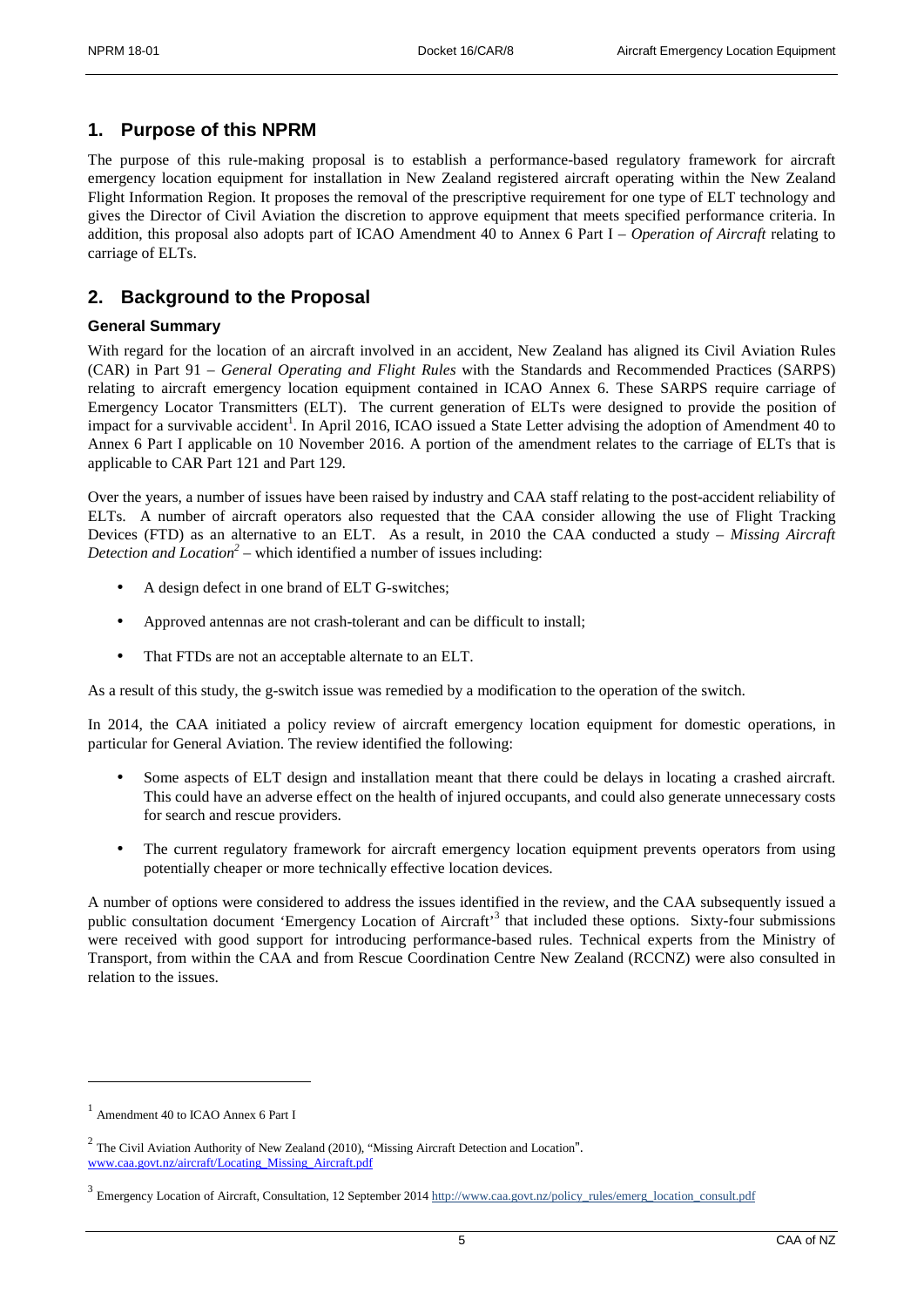#### **NPRM Development**

The 2014 review resulted in the development of a number of policy objectives to guide the proposed rule amendments in this NPRM:

- The existing rules for emergency location transmitters (ELT) in respect to aircraft operating domestically need amending to be more performance-based. This will give the Director of Civil Aviation the discretion, within the limits of the rules, to approve equipment that meets specified criteria. Given the rapid advances in technology in the communications and avionics sectors, this could reduce the costs and time barriers to permitting new equipment, while maintaining an appropriate standard for search and rescue requirements.
- There were no problems reported regarding the rules for gliders, microlights and balloons. Therefore, the exceptions in the existing rules for aircraft equipped with one seat, gliders and microlights, gliders and powered aircraft operating not more than 10nm from the aerodrome and manned free balloons, will remain.
- As a signatory to the convention on international civil aviation, New Zealand is committed to aligning its regulations to ICAO SARPS, where practicable. Therefore, international operations will need to remain consistent with the requirements of ICAO Annex 6.

It was decided to amend Part 121 and Part 129 by adopting a portion of ICAO Amendment 40 to Annex 6 Part I relating to location of aircraft in distress and the carriage of ELTs. This portion of the amendment does not impose any additional cost on affected operators rather it gives operators a choice of systems and the potential reduction in the number of ELTs to be carried for these international flights.

A Regulatory Impact Statement (RIS) has been developed for this proposal.

In addition to the proposed rule amendments relating to aircraft emergency location equipment, the CAA is developing an education campaign and will update the advisory circulars. These will provide better guidance for operators and maintenance personnel on the installation and maintenance of ELTs, which was identified as an issue in the review.

### **CAA Notices**

The CAA is introducing a new regulatory tool called CAA Notices.<sup>4</sup> The authority for such notices is section 28(5) of the Civil Aviation Act 1990. This section permits the Minister of Transport to make rules on any terms and conditions specified in the rule to –

- require a matter to be determined or undertaken or approved by the Authority, the Director or another person; or
- empower the Authority, Director or another person to impose requirements or conditions as to the performance of any aviation activity including (but not limited to) any procedures to be followed.

These requirements must be in writing and will be set out in CAA Notices where appropriate. Only the person specified by the Minister in the empowering rule will issue CAA Notices. The provisions in CAA Notices are mandatory for those participants to whom a notice applies. Before notices may be issued, there must be a corresponding enabling Civil Aviation Rule.

The CAA intends that CAA Notices will apply in circumstances where the rules may not adequately or appropriately capture technical or procedural requirements. The aim of CAA Notices is to better support risk-based regulation, and improve the flexibility and responsiveness of the rules. Notices can be used to support performance-based regulation, for example in circumstances where new technological changes or innovations require more flexibility than a prescriptive approach and rules may become quickly out-dated, or where there is a need to respond to safety issues that the rules cannot adequately deal with.

Other existing rules and regulatory tools, such as Airworthiness Directives and Advisory Circulars will continue to be used as appropriate.

The use of CAA Notices reflects international trends in risk-based regulation, and some comparable overseas aviation regulators use similar instruments. For example, the Australian regulator, CASA, uses Civil Aviation Orders made by the Director of Aviation Safety for a wide variety of activities. These contain detailed technical requirements and

-

<sup>4</sup> http://www.caa.govt.nz/notices/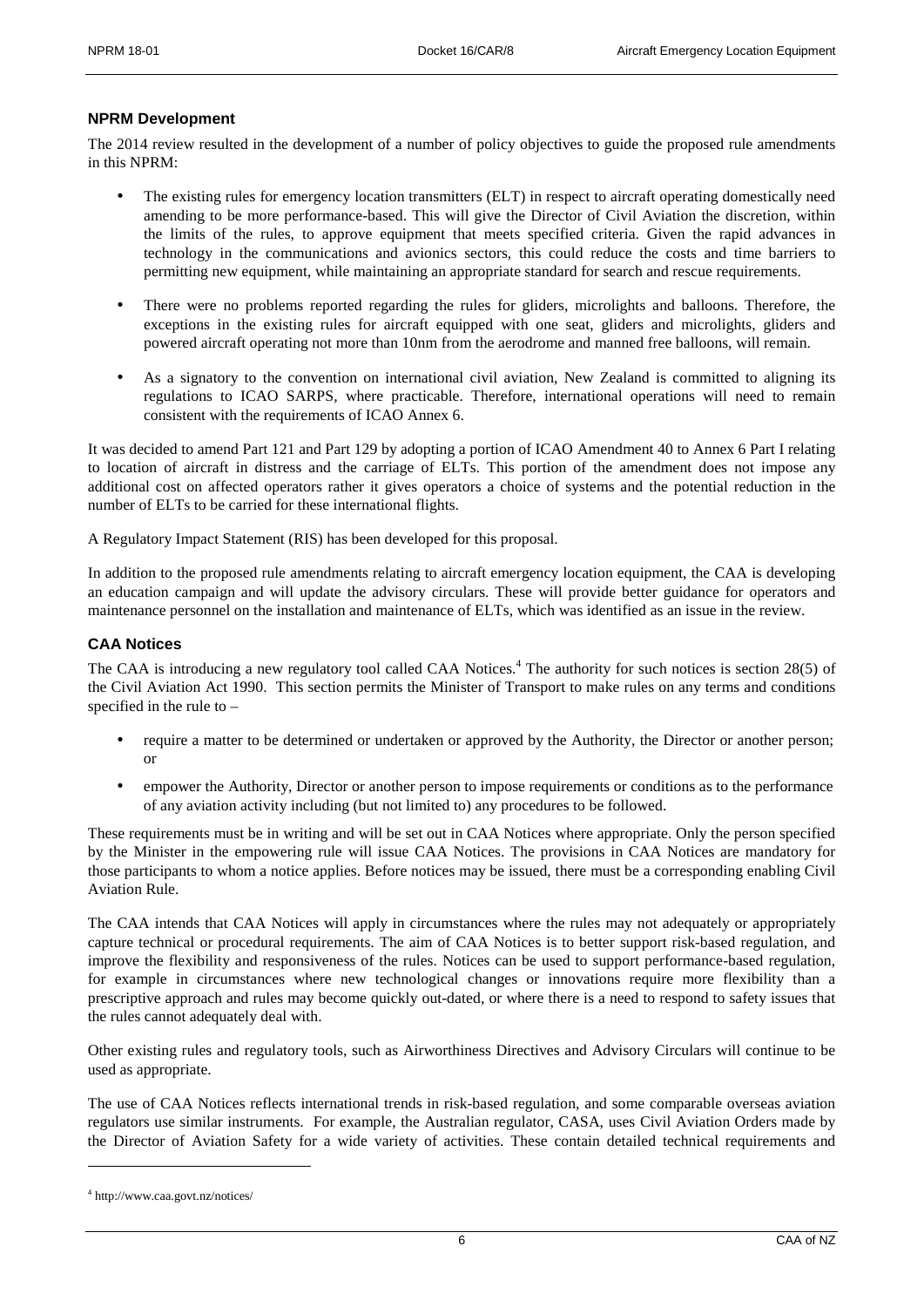generally supplement Civil Aviation Regulations, the Australian equivalent of the New Zealand Civil Aviation Rules. CASA also issues Manuals of Standards, which include detailed technical requirements and support the implementation of the Civil Aviation Safety Regulations.

Notices will be consulted on and will be published on the CAA's website.

The draft CAA Notice proposed in this NPRM lists approved aircraft emergency location systems that will satisfy the prescribed performance criteria in the proposed rules.

## **Key Stakeholders**

The Civil Aviation Authority identifies the following as key stakeholders for the proposed rule amendments contained in this NPRM:

- The Civil Aviation Authority
- The Minister of Transport
- The Ministry of Transport
- Aircraft operators
- Foreign Air Transport Operators
- Rescue Coordination Centre New Zealand

## **3. Issues Addressed during Development**

### **Performance Criteria**

As a result of the consultation associated with the 2014 policy review, the following performance criteria are being proposed for aircraft emergency location equipment to be installed in New Zealand registered aircraft operating within the New Zealand Flight Information Region:

- Automatically activate and broadcast a signal to search and rescue service providers without human intervention when the aircraft has crashed.
- Provide the aircraft's location as accurately as possible, to a 5-kilometre radius or less.
- Broadcast the distress position for no less than 24 hours after the aircraft has crashed.
- Operate from an independent power source.
- Utilise systems that provide sufficient coverage of New Zealand land and sea search areas.

A number of other technical criteria have been developed as a result of discussions within the Rule Drafting Group during the rule development process.

There are currently no devices on the market that are an acceptable alternative to an ELT (AF) in terms of meeting the performance requirements for an aircraft emergency location system. Therefore, the technical specifications, maintenance requirements and installation instructions for an ELT (AF) need to be retained in the rules, CAA Notices, or Advisory Circulars as applicable.

## **Consequential Amendments**

This proposal introduces a new term – aircraft emergency location system (AELS). This term will be used instead of the more prescriptive term ELT(AF) when referring to domestic operations for a New Zealand registered aircraft, and a definition of the term is proposed to be included in Part 1. There are other consequential amendments to replace the term ELT (AF) with AELS, where appropriate, in other Rule Parts.

## **Exemptions**

There are 3 current Exemptions (15/EXE/49, 7/EXE/83, 9/EXE/46) against rule 91.529 in respect to the carriage of an automatically activated ELT. The proposed rule amendments retain the provision for an automatically activated system therefore there will be no effect on these exemptions. However, the proposed rule amendments give the Director the discretion to approve systems other than the current ELTs, therefore there is a potential to reduce exemptions against this rule in the future.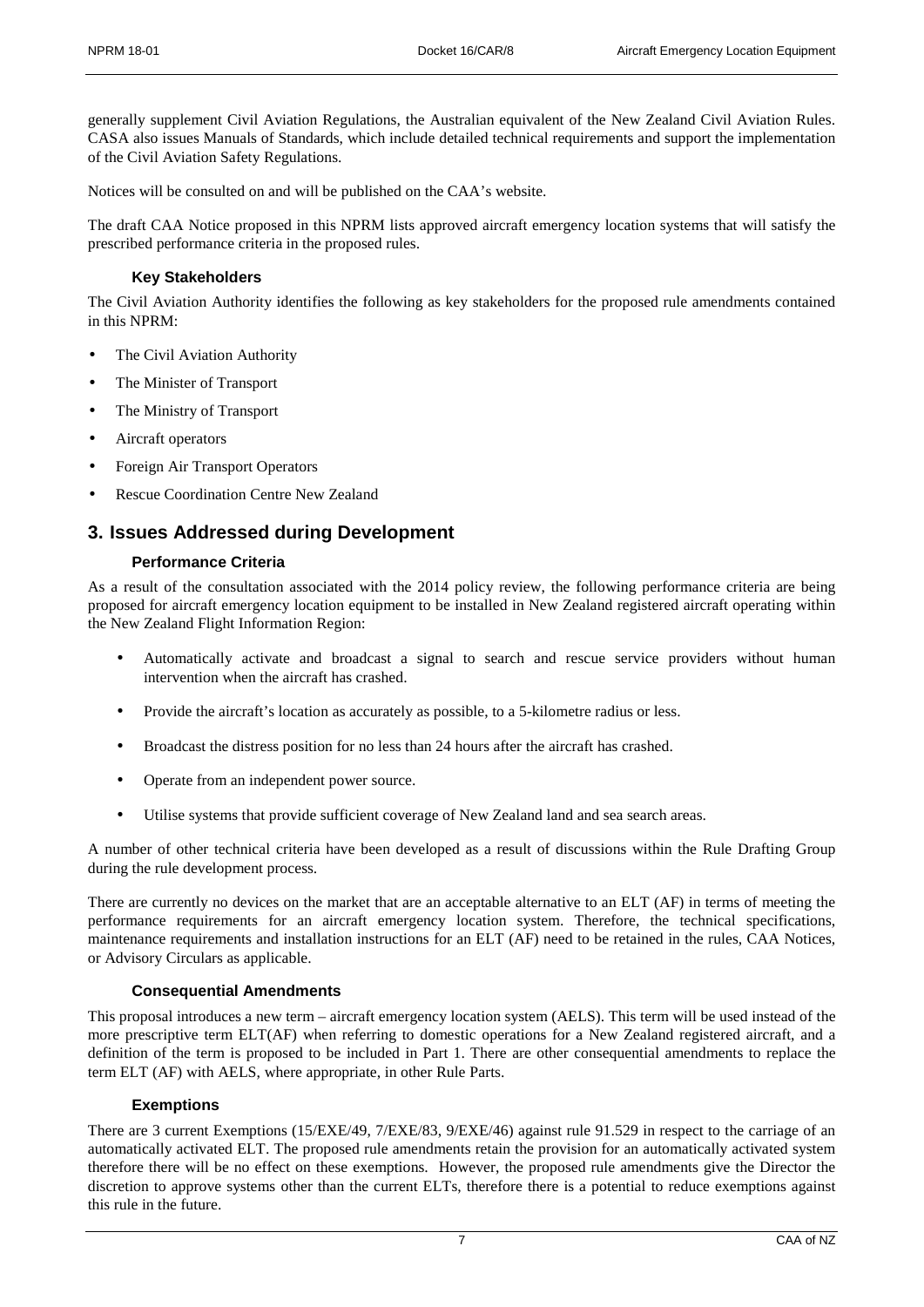#### **Performance-Based Rules**

Submissions received from the 2014 policy review indicated strong support for introducing performance-based rules for aircraft emergency location equipment for domestic operations. It is therefore proposed that the Minister utilise the existing power provided by section 28(5) of the Civil Aviation Act to set performance requirements and allow the Director the discretion to approve specific aircraft emergency location systems that meet specified performance requirements by way of a CAA Notice. These requirements are mandatory and must be complied with.

For this NPRM, the high-level functional requirements for an aircraft emergency location system will be included in rule 91.529. The technical specifications, maintenance and testing requirements for an aircraft emergency location system) will be included in a CAA Notice and Advisory Circulars as appropriate. Guidance material is included in Advisory Circulars AC43-1-*Aircraft Maintenance*, AC43-11-*Emergency Locator Transmitters* and AC43-14 Appendix 2-*Avionics, Installations-Acceptable Technical Data*. These Advisory Circulars will be revised and amended where appropriate. Any notices and revised Advisory Circulars developed in association with this proposed rule amendment will come into effect at the same time as the rule changes. Advisory Circulars are developed with operator and CAA input. Draft versions are published on the CAA website inviting public comment. There is no cost to industry in the development of advisory circulars.

### **ICAO SARPS and Level of Risk to New Zealand Aviation Safety**

The proposed rule amendments are intended to align, where practicable, with the SARPs contained in ICAO Annexes and are written in consultation with the following Annexes:

- Annex 6 Operation of Aircraft
- Annex 10 Vol III Communications Systems
- Annex 12 Search and Rescue

This proposed rule amendment incorporates part of Amendment 40 to Annex 6 Part I relating to the carriage of ELTs on international operations.

#### **Compliance Costs**

The proposed amendments do not require aircraft operators to install new or additional equipment as current rules already require aircraft operators to have emergency location equipment installed. Therefore, the proposal does not impose any compliance costs and has the potential to reduce costs in the future. If an operator wanted to fit a system that had not yet been approved, this would be classed as a modification, and the standard CAA hourly charge would apply.

## **4. Legislative Analysis**

#### **Power to Make Rules**

The Minister may make ordinary rules under sections 28, 29, 29A, 29B and 30 of the Civil Aviation Act 1990, for various purposes including implementing New Zealand's obligations under the Convention, assisting aviation safety and security, and any matter contemplated under the Act.

These proposed rules are made pursuant to:

- (a) Section  $28(1)(a)$  which allows the Minister to make rules for the purpose of the implementation of New Zealand's obligations under the Convention:
- (b) Section 28(1)(c) which allows the Minister to make rules for the purpose of assisting aviation safety and security, including (but not limited to) personal security:
- (c) Section 28(5) which allows the Minister to make rules that provide for matters to be determined or approved by the Authority, the Director, or any other person or empower the Authority, the Director or any other person to impose requirements, or conditions on the performance of any activity including but not limited to procedures to be followed:
- (d) Section 29(c) which allows the Minister to make rules providing for general operating rules, air traffic rules, and flight rules, including but not limited to the following:
	- (i) the conditions under which aircraft may be used or operated, or under which any act may be performed in or from an aircraft: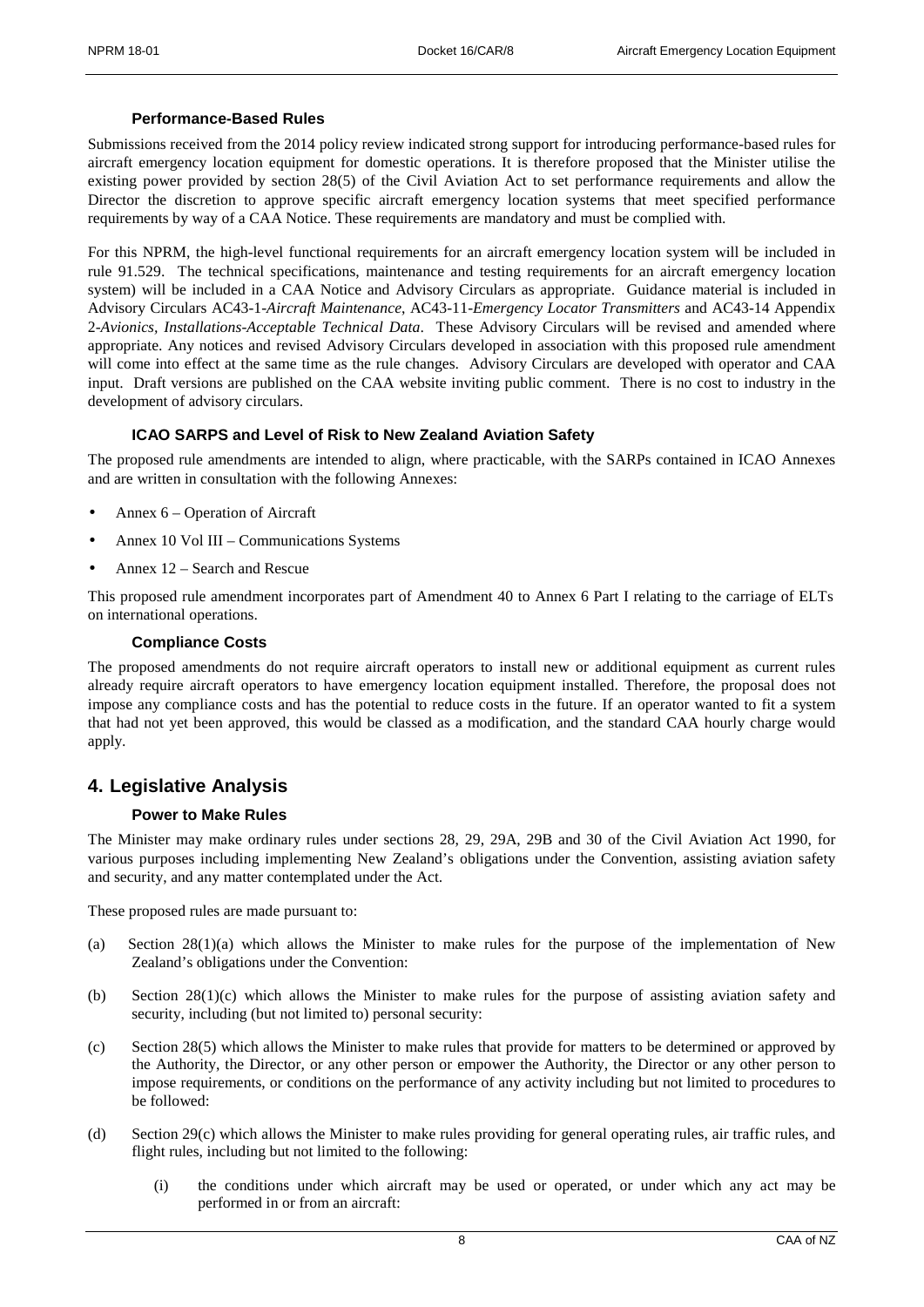- (ii) the prevention of aircraft endangering persons or property.
- (e) Section 30(a) which allows the Minister to make rules for the designation, classification, and certification of all or any of the following:
	- (i) aircraft:
	- (ii) aircraft pilots:
	- (iii) flight crew members:
	- (iv) air traffic service personnel:
	- (v) aviation security service personnel:
	- (vi) aircraft maintenance personnel:
	- (vii) aviation examiners or medical examiners:
	- (viii) air services:
	- (ix) air traffic services:
	- (x) aerodromes and aerodrome operators:
	- (xi) navigation installation providers:
	- (xii) aviation training organisations:
	- (xiii) aircraft design, manufacture, and maintenance organisations:
	- (xiv) aeronautical procedures:
	- (xv) aviation security services:
	- (xvi) aviation meteorological services:
	- (xvii) aviation communication services:

(xviii) any other person who provides services in the civil aviation system, and any aircraft, aeronautical products, aviation related services, facilities, and equipment operated in support of the civil aviation system, or classes of such persons, aircraft, aeronautical products, aviation related services, facilities, and equipment operated in support of the civil aviation system:

- (f) Section 30(b) which allows the Minster to make rules for the setting of standards, specifications, restrictions, and licensing requirements for all or any of those persons or things specified in paragraph 30(a) including the specifications of standards of design, construction, manufacture, processing, testing, supply, approval, and identification of aircraft and aeronautical products:
- $(g)$  Section 30(c) which allows the Minister to make rules setting the conditions of operation of foreign aircraft and international flights to, from, or within New Zealand:
- (h) Section 30(d) which allows the Minister to make rules for the definitions, abbreviations, and units of measurement to apply within the civil aviation system.

#### **Matters to be taken into account**

The development of this NPRM and the proposed rule changes take into account the matters under section 33 of the Act that the Minister must take into account when making ordinary rules including the following:

#### *ICAO Standards and Recommended Practices*

The proposed rule amendments comply with applicable sections of the following International Civil Aviation Organization (ICAO) Annexes: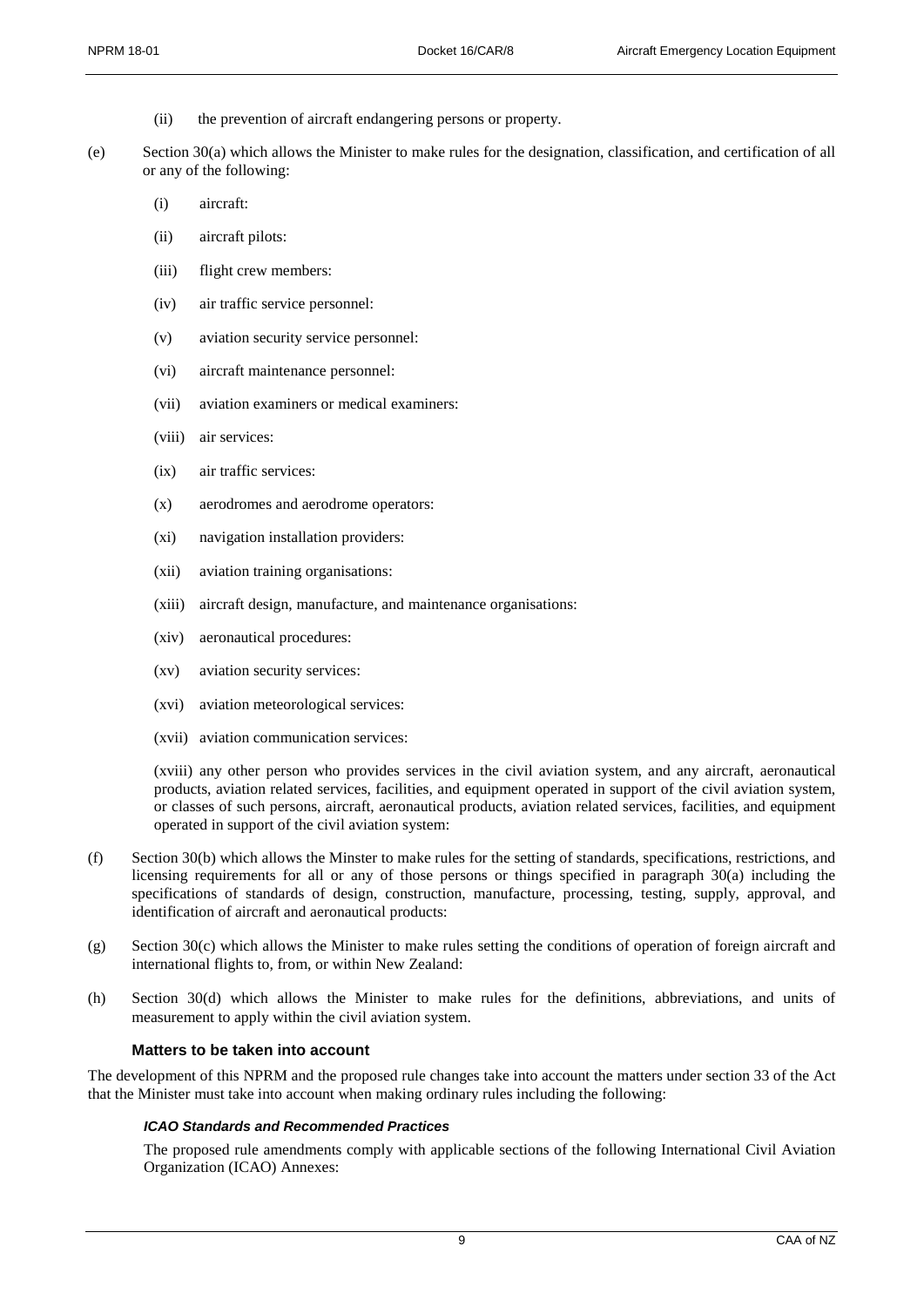- Annex 6 *Operation of Aircraft*. The proposed amendment will adopt that portion of Amendment 40 to Annex 6 Part I relating to location of aircraft in distress and the carriage of ELTs. This only affects operations under Part 121 and Part 129 by giving the option of reducing the number of ELTs required if an autonomous reporting system is installed.
- Annex 12 *Search and Rescue*
- Annex 10 Vol III *Communication Systems*

#### *Assisting Economic Development*

The proposed rule amendments will have no detrimental impact on economic development, and in some cases will reduce costs incurred by the aviation industry.

#### *Assisting Safety and Personal Security*

The proposed rule amendments will maintain safety levels in respect to emergency location of aircraft.

#### *Improving Access and Mobility*

The proposed rule amendments will have no impact on access and mobility.

#### *Protecting and Promoting Public Health*

The proposed rule amendments will have no impact on protecting and promoting public health.

#### *Ensuring Environmental Sustainability*

The proposed rule amendments will have no impact on environmental sustainability

### **Civil Aviation (Offences) Regulations**

Schedule 1 of the Civil Aviation (Offences) Regulations is made by the Governor General pursuant to section 100 of the Civil Aviation Act 1990 and contains a list of summary and infringement penalties associated with offences against various civil aviation rules.

The proposed rule amendment will require some amendments to the Offences Regulations as detailed in the Appendix.

## **5. Submissions on the NPRM**

#### **Submissions are invited**

This proposal has been developed following a 2014 CAA policy review of aircraft emergency location equipment with technical advice from within the CAA, aviation organisations and the Rescue Coordination Centre New Zealand. Interested persons are invited to participate in the making of the proposed rules by submitting written data, views, or comments. All submissions will be considered before final action on the proposed rule making is taken. If there is a need to make any significant change to the rule requirements in this proposal as a result of the submissions received, then interested persons may be invited to make further submissions.

Submissions are invited on both the proposed rule amendments and the proposed draft Notice of Approval.

#### **Examination of Submissions**

All submissions will be available in the rules docket for examination by interested persons both before and after the closing date for submissions. A consultation summary will be published on the CAA web site and provided to each person who submits a written submission on this NPRM.

Submissions may be examined by application to the Docket Clerk at the Civil Aviation Authority Level 15, Asteron Centre, 55 Featherston Street, Wellington 6011 between 8:30 am and 4:30 pm on weekdays, except statutory holidays.

#### **Official Information Act**

Submitters should note that subject to the Official Information Act 1982 any information attached to submissions will become part of the docket file and will be available to the public for examination.

Submitters should state clearly if there is any information in their submission that is commercially sensitive or for some other reason the submitter does not want the information to be released to other interested parties. The CAA will consider this in making a decision in respect of any Official Information Act requests. It should be noted that the CAA cannot guarantee confidentiality in respect of any specific submissions.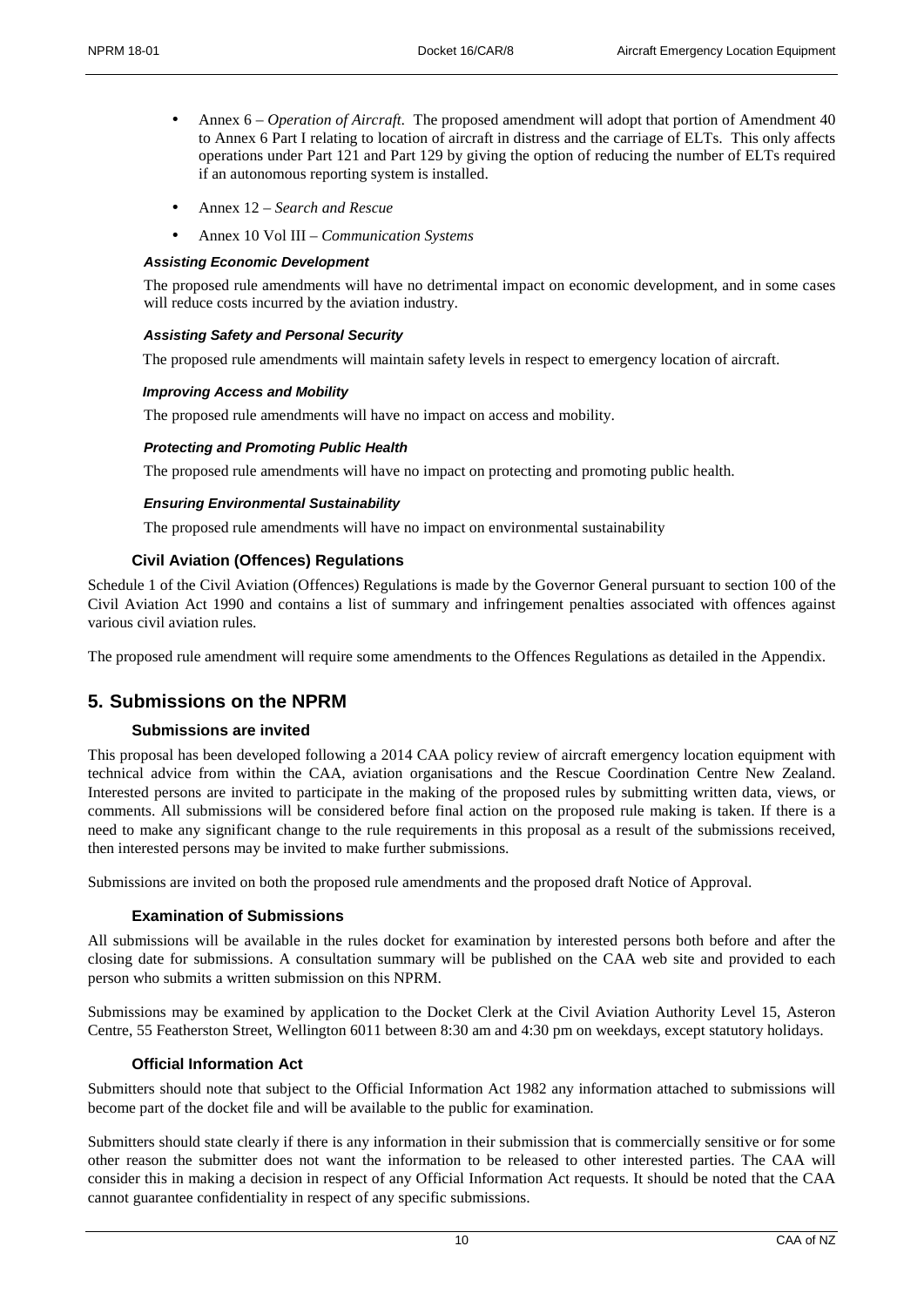## **How to make a submission**

A pre-prepared response sheet is available on the CAA web site at<http://www.caa.govt.nz/rules/nprms-2/> to assist with submissions.

Submissions may be sent by the following methods:

- by mail: Docket Clerk (NPRM 18-01) Civil Aviation Authority PO Box 3555 Wellington 6140 New Zealand
- delivered: Docket Clerk (NPRM 18-01) Civil Aviation Authority Asteron House Level 15 55 Featherston Street Wellington 6011

e-mail: [docket@caa.govt.nz](mailto:docket@caa.govt.nz) and marked NPRM 18-01

## **Final date for submissions**

Comments must be received before 2 October 2017.

## **Availability of the NPRM:**

Any person may obtain a copy of this NPRM from–

CAA web site: [www.caa.govt.nz;](http://www.caa.govt.nz;/)

### *or from:*

Docket Clerk Civil Aviation Authority Asteron House Level 15 55 Featherston Street Wellington 6011 Phone: 64–4–560 9640 (quoting NPRM 18-01)

## **Further information**

For further information, contact:

Peter E Williams Rules Drafter Email: [Peter.Williams@caa.govt.nz](mailto:Peter.Williams@caa.govt.nz)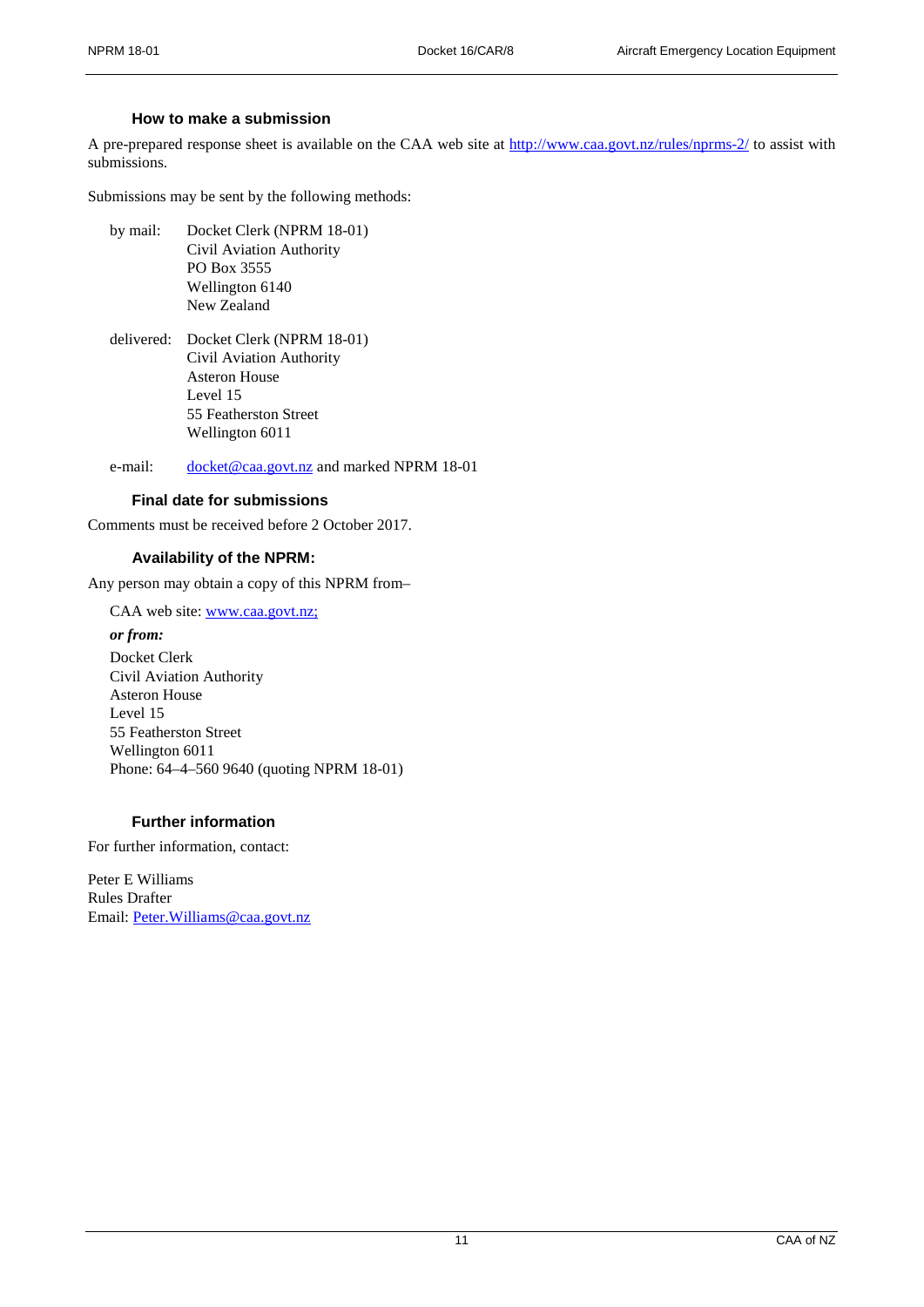## **Proposed Rule Amendments**

*Changes from the existing rules are highlighted in grey* 

## **Part 91 General Operating and Flight Rules**

## **91.529 Aircraft emergency location system (AELS) and ELT**

(a) A person must not operate a New Zealand registered aircraft within the New Zealand Flight Information Region without an AELS installed in the aircraft that has been approved by the Director in a notice under paragraph (ab).

Despite paragraph (a), a person may operate without an AELS in accordance with paragraphs (b), (d), (e), rule 121.353(a)(1)(ii), rule 121.353(b), and rule 129.109.

- (ab) The Director may issue a notice that approves an AELS if satisfied that it:
	- (1) automatically broadcasts a signal in the event of an accident for at least 24 hours that:
		- (i) alerts search and rescue providers without human intervention; and
		- (ii) identifies the aircraft's location to at least a 5 kilometre radius; and
		- (iii) contains the aircraft's identifying information required by paragraph  $(f)(1)$ ; and
	- (2) broadcasts a homing signal; and
	- (3) has an independent power source; and
	- (4) is suitable for the aircraft type in which it is installed; and
	- (5) is constructed so as to remain operable after an accident, as far as is reasonably practicable.
- (ac) Before approving an AELS under paragraph (ab) the Director must:
	- (1) be satisfied that the AELS is not contrary to the interests of aviation safety; and
	- (2) consult with any party that the Director considers appropriate.
- (ad) An approval made under paragraph (ab) comes into force on the date specified by the Director.

(ae) The Director must as soon as practicable after making an approval under paragraph (ab) publish it on the CAA website.

- (b) Despite paragraph (a) an aircraft may be operated without an AELS installed if—
	- (1) the operation is to ferry the aircraft from the place where the operator takes possession of the aircraft to a place where an AELS is to be installed; and
	- (2) the aircraft does not carry a passenger.
- (c) Despite rule 91.501(4), an aircraft may be operated with an inoperative AELS if—
	- (1) the operation is to ferry the aircraft from a place where repairs or replacement of the AELS cannot be made to a place where the repairs or replacement can be made; and
	- (2) the aircraft does not carry a passenger.

Despite rule 91.501(4) and paragraph (a), an aircraft may be operated without an operable AELS for a period of not more than 7 days if the aircraft is equipped with an ELT(S) or PLB that is accessible to any person on board the aircraft.

- (e) Paragraph (a) does not apply to the following aircraft:
	- (1) an aircraft that is equipped with no more than 1 seat if the pilot is equipped with an ELT(S) or PLB: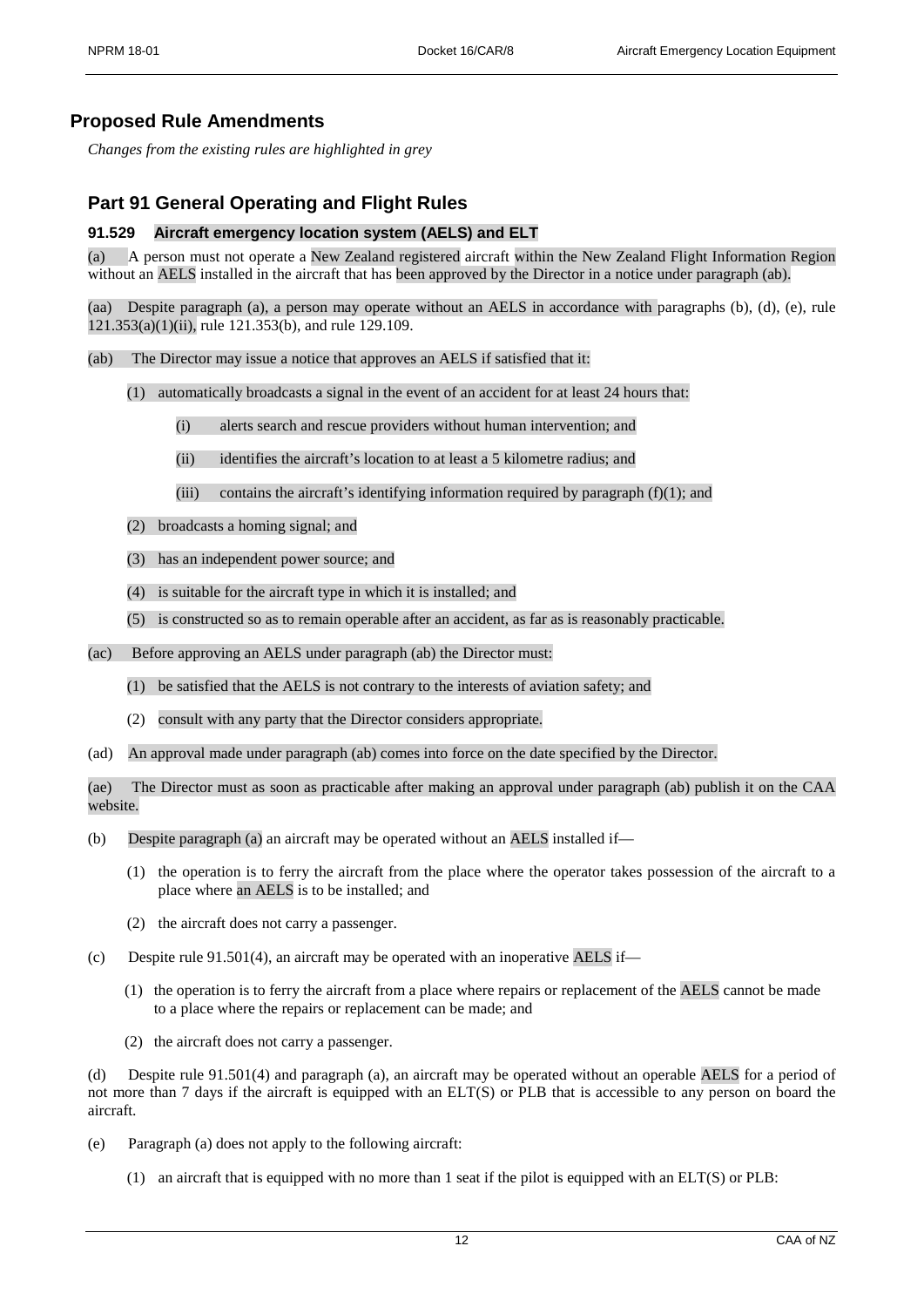- (2) a glider or microlight aircraft if at least 1 person carried in the glider or microlight aircraft is equipped with an ELT(S) or PLB:
- (3) a glider, or powered aircraft, including a microlight aircraft, that is equipped with no more than 2 seats, if the glider or powered aircraft is operated not more than 10 nm from the aerodrome from which the glider or powered aircraft took off:
- (4) a manned free balloon.

(f) A holder of a certificate of registration for a New Zealand registered aircraft that is equipped with an AELS or carries an ELT(S), EPIRB, or PLB that operates on 406 MHz must not operate the aircraft unless—

- (1) for an AELS or ELT(S), the AELS or ELT(S) is coded with the International Telecommunication Union (ITU) country code for New Zealand, and any of the following:
	- $(i)$  the AELS or ELT(S) serial number:
	- (ii) the 24-bit aircraft address:
	- (iii) the ICAO aircraft operating agency designator and a serial number allocated by the operator:
	- (iv) the aircraft nationality and registration marks; and
- (2) for an EPIRB or PLB, the EPIRB or PLB is coded with—
	- (i) the International Telecommunication Union (ITU) country code for New Zealand; and
	- (ii) a unique code to identify the EPIRB or PLB; and
- (3) the holder of the aircraft certificate of registration has notified the Rescue Coordination Centre New Zealand of—
	- (i) the code, in accordance with paragraph  $(f)(1)$  or  $(f)(2)$ , for each AELS, EPIRB, ELT(S), or PLB that is installed or carried in the aircraft; and
	- (ii) the name and emergency contact details of the aircraft operator.

(g) A person must not operate a foreign aircraft in New Zealand that is equipped with or carries an ELT that operates on 406 MHz unless the ELT is coded with—

- (1) the International Telecommunication Union (ITU) country code of the State of registry; and
- (2) any of the following:
	- (i) the ELT serial number:
	- (ii) the 24-bit aircraft address:
	- (iii) the ICAO aircraft operating agency designator and a serial number allocated by the operator:
	- (iv) the aircraft nationality and registration marks.

## **91.605 Maintenance programmes and schedules**

- (a) Subject to paragraphs (b), (c), and (d), the operator of an aircraft must maintain the aircraft under—
	- (1) a maintenance programme approved under Part 115; or
	- (2) a maintenance programme approved under Part 119; or
	- (3) a maintenance programme approved under rule 91.607; or
	- (4) the manufacturer's maintenance schedule; or
	- (5) if the aircraft is powered by a piston engine and has a MCTOW of 2730 kg or less, a maintenance programme that is acceptable to the Director and includes at least the following: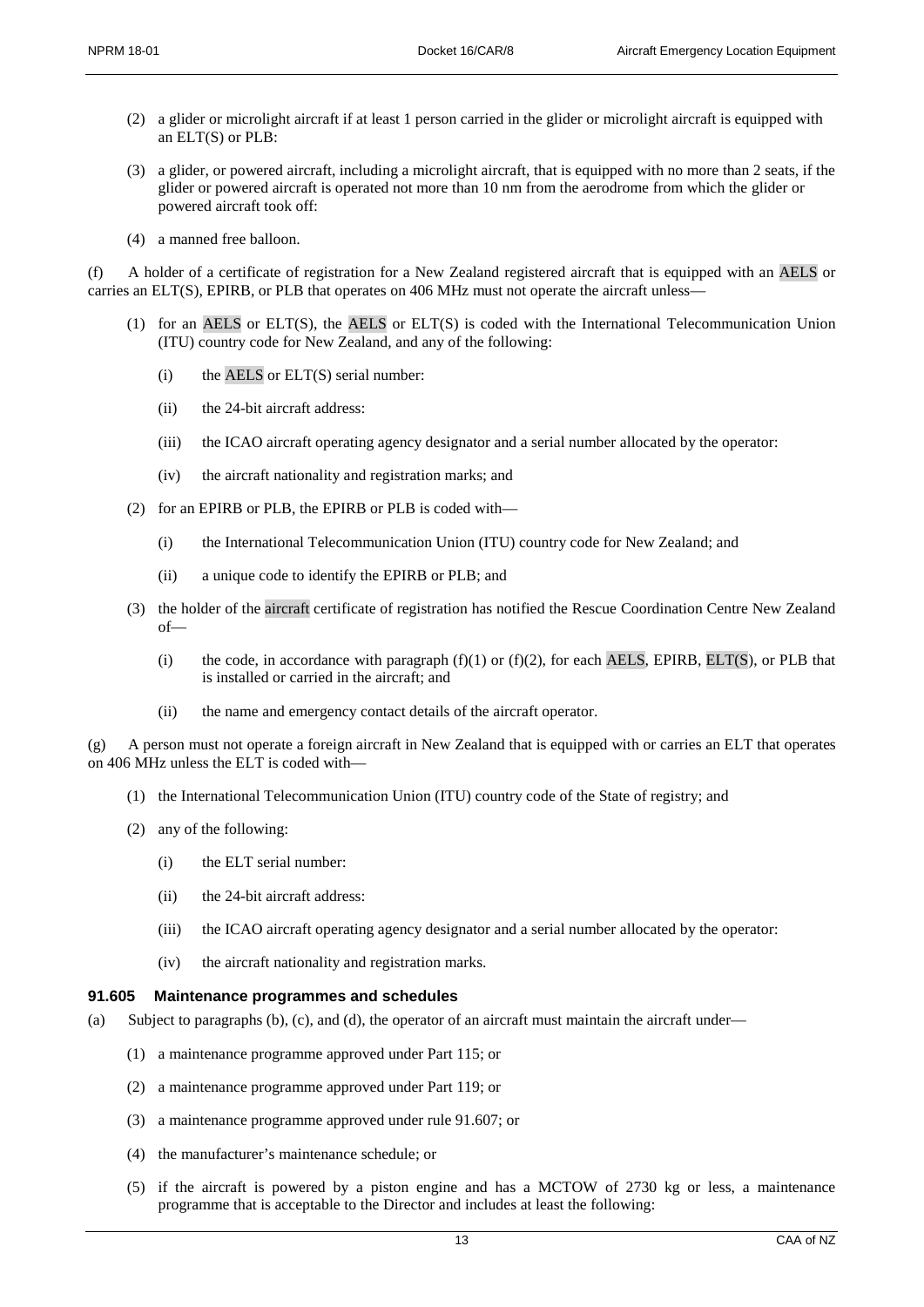- (i) details of the responsibilities and standards for maintenance of the aircraft in accordance with the applicable rule requirements:
- (ii) details of pre-flight checks:
- (iii) details of scheduled maintenance checks and inspections.
- (b) The operator of an aircraft that is—
	- (1) used for air operations under the authority of an air operator certificate issued by the Director under the Act and Part 119 must maintain the aircraft under the maintenance programme that is required by Part 119; or
	- (2) used for adventure aviation operations under the authority of an adventure aviation operator certificate issued by the Director under the Act and Part 115 must maintain the aircraft under the maintenance programme that is required by Part 115; or
	- (3) issued with a special category airworthiness certificate must maintain the aircraft under a valid maintenance programme approved under rule 91.607 for the holder of the certificate of registration for the aircraft.

(c) If the manufacturer's maintenance schedule referred to in subparagraph (a)(4) does not provide for an aircraft that operates for less than 100 hours of time in service per year, the operator must ensure that the manufacturer's 100-hour inspection or an equivalent inspection is completed within the preceding 12 months.

(d) If the Director determines that a manufacturer's maintenance schedule referred to in subparagraph (a)(4) is deficient, the Director may require the operator to submit a maintenance programme for approval under rule 91.607.

(e) Except as provided in paragraph (f) and rule 91.611, the operator of an aircraft must not operate the aircraft unless—

- (1) every aircraft radio station that is required to be installed in the aircraft under Subpart F for operations under IFR has been tested and inspected under Part 43, Appendix B within the preceding 24 months; and
- (2) every static pressure system, altimeter instrument, or automatic pressure altitude reporting system that is required to be installed in the aircraft under Subpart F, or required for an SSR transponder installed in the aircraft, has been tested and inspected under Part 43, Appendix D—
	- (i) within the preceding 24 months; and
	- (ii) following any opening and closing of the static pressure system, except for the use of system drain and alternate static pressure valves, or where self-sealing disconnect coupling is provided; and
	- (iii) following installation of, or maintenance on, the automatic pressure altitude reporting system where data correspondence error could be introduced; and
- (3) every SSR transponder that is required to be installed in the aircraft under Subpart F has been tested and inspected, under Part 43, Appendix E within the preceding 24 months; and
- (4) every ELT or AELS that is required to be installed in the aircraft under Subpart F—
	- (i) has been tested and inspected under—
		- (A) Appendix F of Part 43 within the previous 12 months or aircraft manufacturer's 100 hour inspection or a manufacturer's equivalent inspection, whichever is earlier, or
		- (B) for an aircraft maintained under a maintenance programme required by rule 119.63, the scheduled intervals, which must not be more than 12 months, as described in the approved maintenance programme; and
	- (ii) has been tested in accordance with the manufacturer's instructions within the previous 24 months; and
	- (iii) has the battery replaced in accordance with the manufacturer's instructions, when the life of the battery, as established by the manufacturer, has expired; and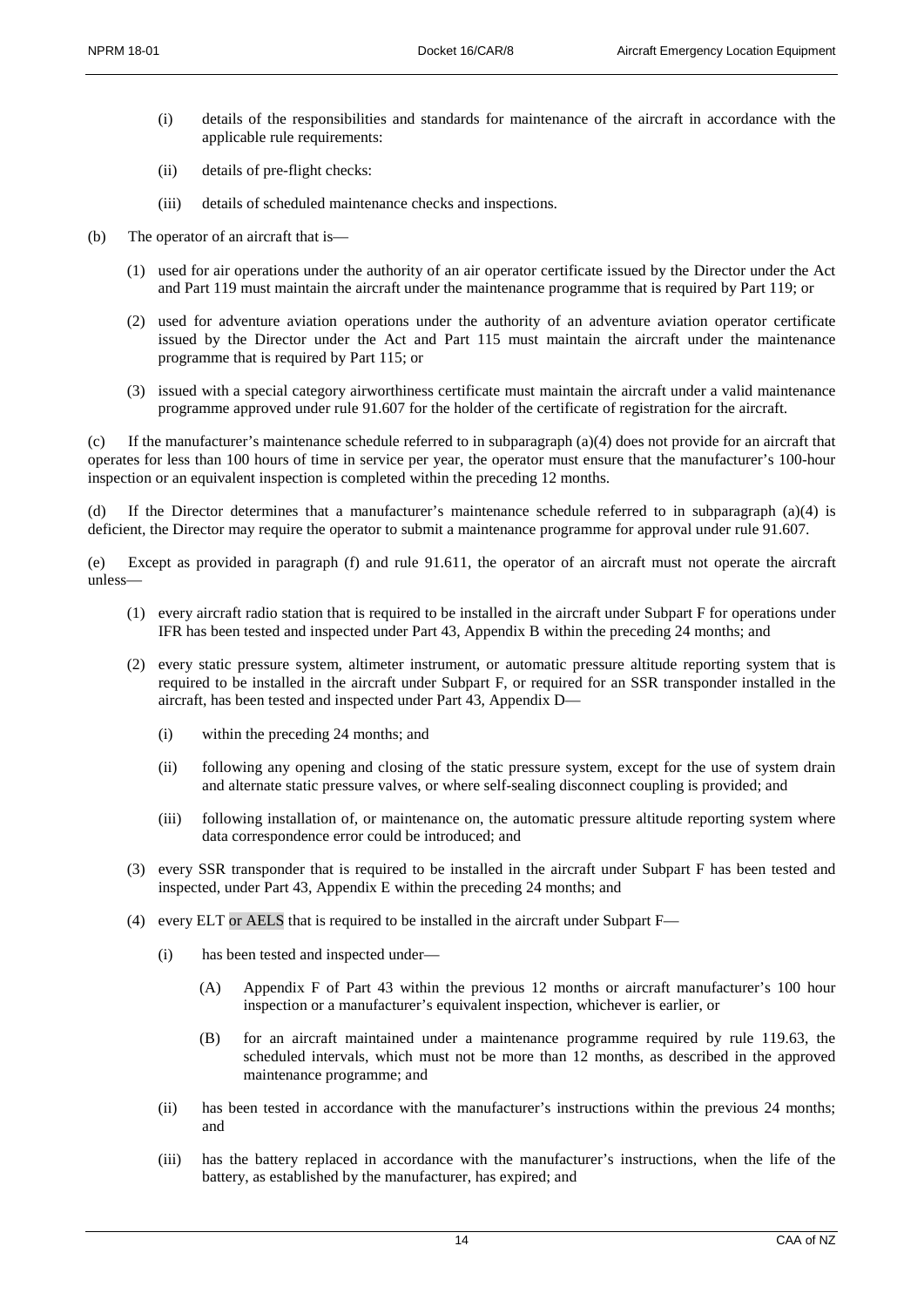- (5) every compass that is required to be installed in the aircraft under Subpart F has been calibrated—
	- (i) within the preceding 24 months; and
	- (ii) following any out of phase event that may affect the calibration of the compass unless the aircraft manufacturer specifies otherwise; and
- (6) every first aid kit that is required to be installed in the aircraft under Subpart F has been inspected—
	- (i) within the preceding 12 months to ensure that appropriate quantities of items are included and timeexpired items are replaced; and
	- (ii) after every reported use to ensure that appropriate quantities of items are included; and
- (7) every portable fire extinguisher that is required to be installed in the aircraft under Subpart F has been inspected for condition and tested in accordance with the manufacturer's instructions or other equivalent instructions acceptable to the Director within the preceding 12 months; and
- (8) all flotation equipment that is required to be installed in the aircraft under Subpart F has been inspected for condition and tested in accordance with the manufacturer's instructions or other equivalent instructions acceptable to the Director within the preceding 12 months; and
- (9) the aircraft's empty weight and centre of gravity is re-established if—
	- (i) changes have been made to the aircraft that could affect the empty weight and centre of gravity; or
	- (ii) the operator has any reason to suspect that the information in the aircraft's flight manual is no longer accurate; and
- (10) for a powered aircraft with a maximum certificated seating capacity of 4 or more seats, the aircraft has been weighed within the preceding 10 years.

(f) The operator of an aircraft that is maintained under a maintenance programme referred to in subparagraphs (a)(1),  $(a)(2)$  or  $(a)(3)$  is not required to comply with any particular requirement in paragraph (e) if the maintenance programme for the aircraft includes a test, inspection, or other action that is equivalent to the particular requirement in paragraph (e).

- (g) The operator of an aircraft must—
	- (1) identify in the maintenance logbook for the aircraft which maintenance option under paragraph (a) is to be used for the aircraft; and
	- (2) if the maintenance programme is one that is approved under Part 119 or approved under rule 91.607, identify in the maintenance programme the person who is responsible for scheduling the maintenance that is required in the programme; and
	- (3) if changing from the maintenance programme or option identified under subparagraph (g)(1) to another programme or option under paragraph (a), schedule the inspections required by the new programme or schedule, to provide for the continued airworthy condition of the aircraft; and
	- (4) provide a copy of the applicable maintenance programme or schedule to the person who performs maintenance on the aircraft, and upon request to the Director.

The tests and inspections required by subparagraphs  $(e)(1)$ ,  $(e)(2)(i)$ ,  $(e)(3)$ , and the 12 month test and inspection requirement in subparagraph  $(e)(4)(i)(A)$  do not need to be performed if—

- (1) the aircraft has been inspected for the grant of an airworthiness certificate under section 9 of the Act and Part 21 within the preceding 12 months; and
- (2) the applicable equipment was installed in the aircraft when the inspection specified in subparagraph  $(h)(1)$ was performed.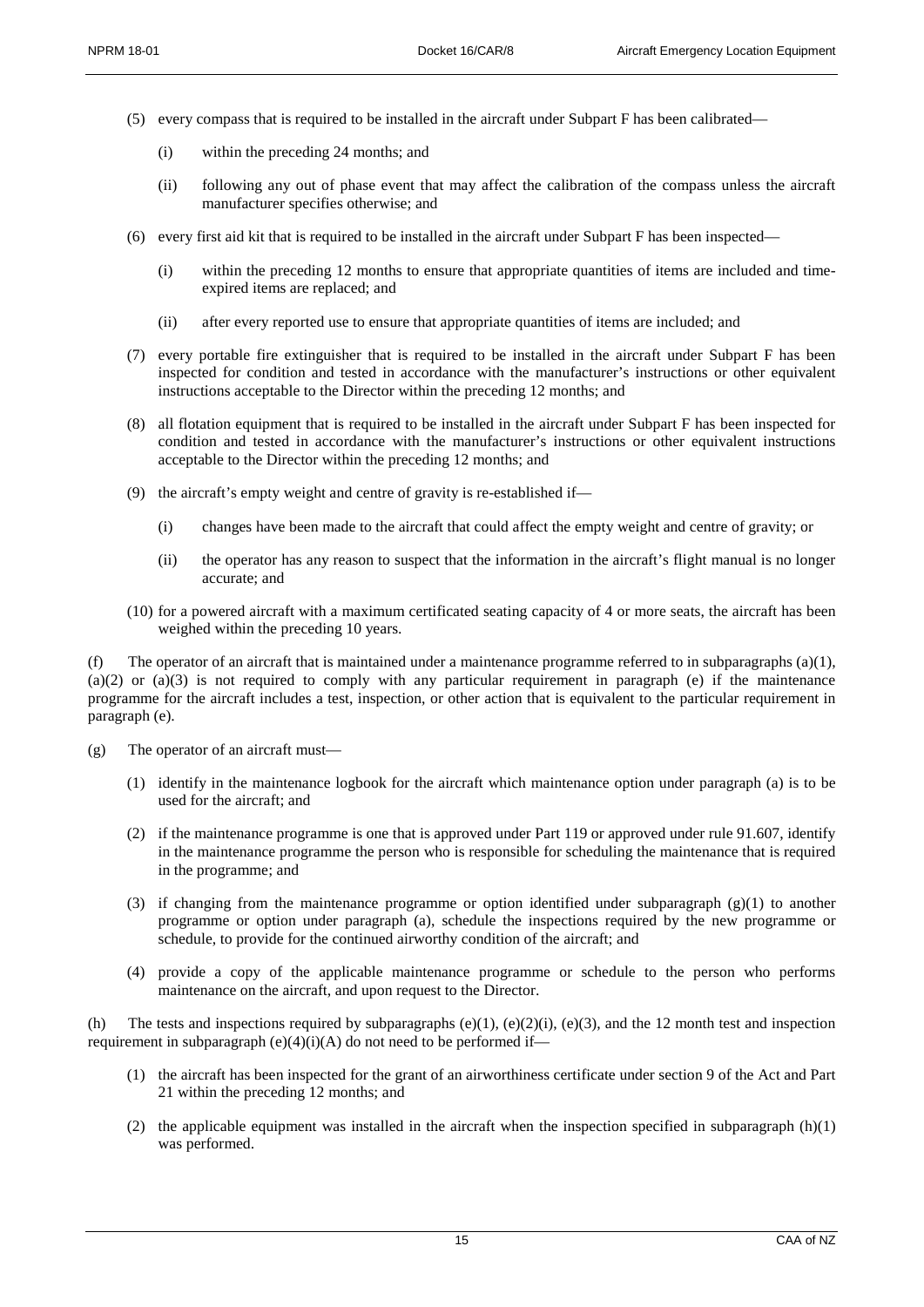#### **Appendix A.15 Emergency locator transmitters**

```
(a) An ELT(S) must—
```
- (1) meet the requirements of TSO-C126; and
- (2) transmit on both frequencies of 406 MHz and 121.5 MHz.
- (b) [Revoked]
- (c) An EPIRB must—
	- (1) meet the requirements of Australian/New Zealand Standard AS/NZ 4280.1; and
	- (2) transmit on both frequencies of 406 MHz and 121.5 MHz.
- (d) An ELT(S) and EPIRB must—
	- (1) be self buoyant; and
	- (2) be water resistant; and
	- (3) be portable.
- (e) A PLB must operate on both frequencies of 406 MHz and 121.5 MHz, and must—
	- (1) meet the requirements of Australian/New Zealand Standard AS/NZS 4280.2; or
	- (2) be COSPAS-SARSAT type approved.

(f) An ELT(S) must be stowed in the aircraft in a manner that allows it to be readily available to any person on the aircraft in the event of an emergency.

## **ICAO Amendment 40 to Annex 6 Amendments**

## **Part 121 – Air Operations – Large Aeroplanes**

### **121.353 General**

(a) Except as provided in paragraph (b), a holder of an air operator certificate must ensure that an air transport operation does not commence unless—

- (1) the aeroplane is equipped with
	- (i) the type of instruments and equipment required by Part 91 and this Subpart; and
	- (ii) for an aeroplane that is performing a regular air transport service to, from, and within countries outside of New Zealand and for which the individual airworthiness certificate is first issued after 1 July 2008 either:
		- (A) 3 ELTs, 1 of which must be an ELT(AF), or;
		- (B) at least 2 ELTs and a capability to autonomously transmit information from which a position can be determined by the operator at least once every minute, when in distress; and

#### Each ELT must meet the relevant standards referred to in Appendix A.15 to Part 91; and

- (iii) the number of instruments and equipment to ensure that the failure of any independent system required for either communication or navigation purposes, or both, does not result in the inability to communicate and navigate safely as required for the route being flown; and
- (2) the instruments and equipment installed in the aeroplane comply with—
	- (i) the applicable specifications and airworthiness design standards listed in the following: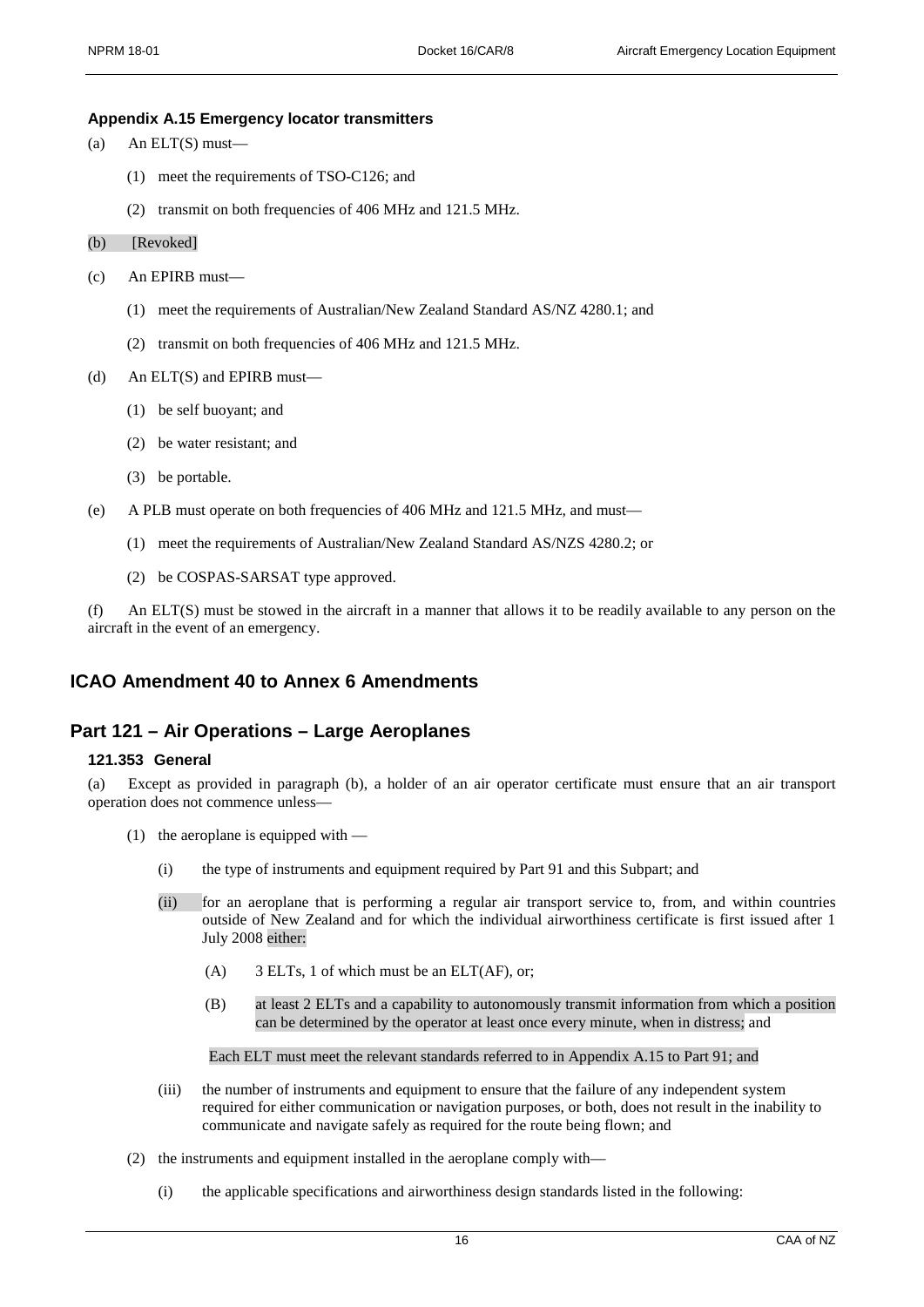- (A) Appendix B to this Part:
- (B) Appendix C to Part 21:
- (C) Part 26; or
- (ii) an alternative specification or design standard acceptable to the Director; and
- (3) the instruments and equipment have been installed in accordance with the aeroplane manufacturer's instructions or equivalent instructions acceptable to the Director; and
- (4) except as may be provided by a MEL approved under rule 91.539 for use for the aeroplane, the instruments and equipment installed in the aeroplane are in operable condition.

(b) A holder of an air operator certificate is not required to equip an aeroplane with AELS as required by rule 91.529(a) if—

- (1) the individual airworthiness certificate for the aeroplane was first issued before 1 July 2008; and
- (2) the aeroplane is performing a regular air transport service to, from, and within countries outside of New Zealand; and
- (3) the aeroplane is equipped with 2 ELTs of any type that meet the requirements prescribed in A.15 of Appendix A to Part 91 instead of the AELS required by rule 91.529(a).

## **Part 129 Foreign Air Transport Operator - Certification**

#### **129.109 Emergency Locator Transmitter**

(a) A holder of a foreign air operator certificate conducting a foreign air transport operation with an aeroplane is not required to comply with rule 91.529(a).

(b) Despite paragraph (a), a holder of a foreign air operator certificate must not conduct a foreign air transport operation using an aeroplane unless the aeroplane is equipped in accordance with the following:

- (1) if the aeroplane is authorised to carry more than 19 passengers and the individual airworthiness certificate for the aeroplane was first issued before 1 July 2008, the aeroplane must be equipped with at least 1 automatic ELT or 2 ELTs of any type:
- (2) if the aeroplane is authorised to carry more than 19 passengers and the individual airworthiness certificate for the aeroplane is first issued after 1 July 2008, the aeroplane must be equipped with either:
	- (i) at least 2 ELTs, one of which must be automatic, or

(ii) at least 1 ELT and a capability to autonomously transmit information from which a position can be determined by the operator at least once every minute, when in distress:

- (3) if the aeroplane is authorised to carry 19 passengers or less and the individual airworthiness certificate for the aeroplane was first issued before 1 July 2008, the aeroplane must be equipped with at least 1 ELT of any type:
- (4) if the aeroplane is authorised to carry 19 passengers or less and the individual airworthiness certificate for the aeroplane is first issued after 1 July 2008, the aeroplane must be equipped with at least 1 automatic ELT:
- (5) every ELT installed or carried in the aeroplane must—
	- (i) meet the requirements of FAA TSO C-126; or
	- (ii) meet the international standards of ICAO relating to aviation safety; and
	- (iii) transmit on both frequencies of 406 MHz and 121.5 MHz or other frequency as required by the international standards of ICAO.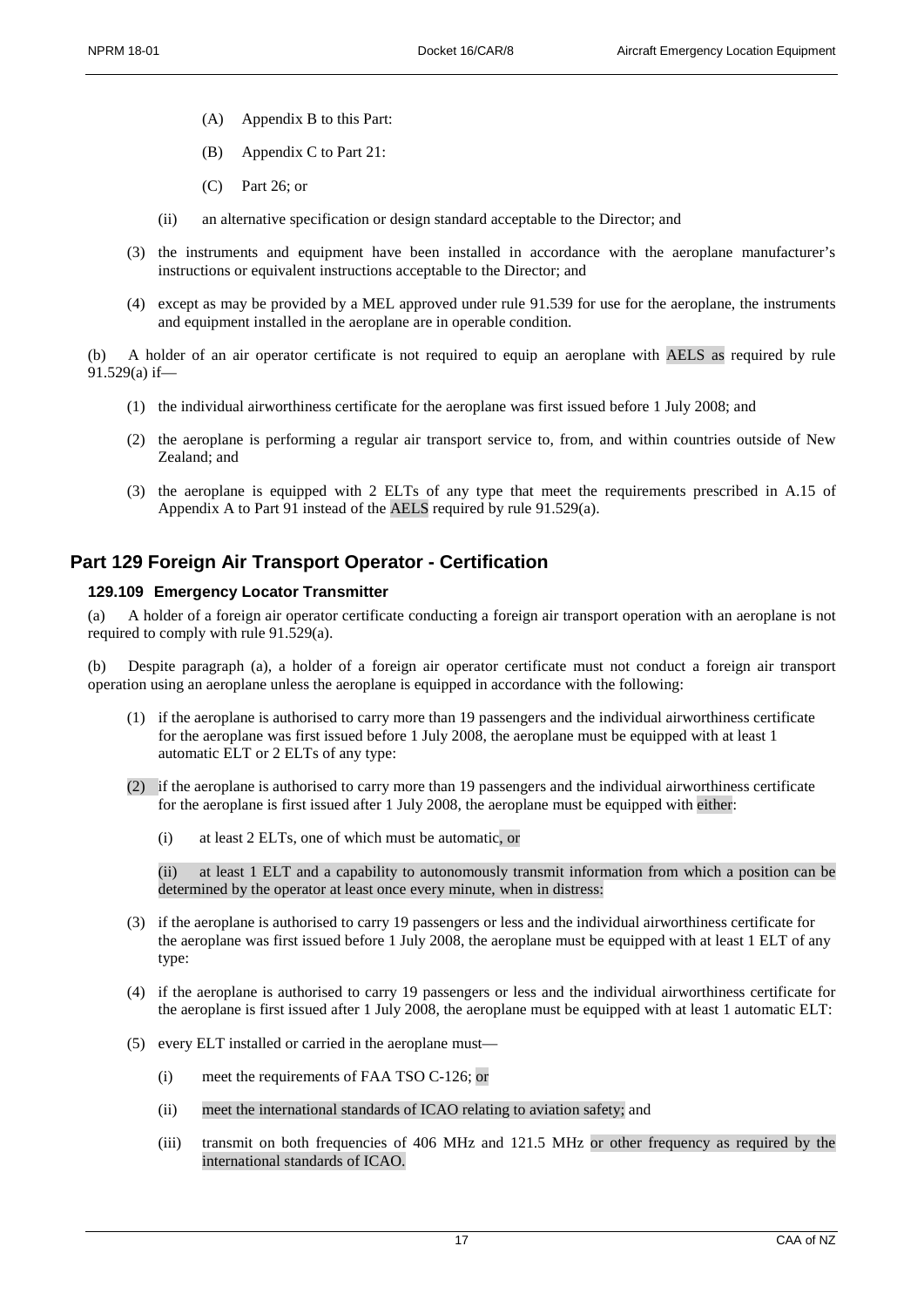## **Consequential Amendments**

## **Part 1 – Definitions and Abbreviations**

## **1.1 General definitions**

**Aircraft Emergency Location System:** means a system installed in an aircraft that automatically broadcasts the aircraft location to search and rescue services in the event of a crash:

## **1.3 Abbreviations**

**AELS** means an Aircraft Emergency Location System

## **Part 43 - General Maintenance Rules**

## **43.65 ELT and AELS tests and inspections**

A person performing a test and inspection of an ELT or AELS system as required under subpart G of Part 91 must perform the applicable tests and inspections specified in Appendix F.

### **Appendix F — ELT and AELS Inspections and Tests**

The following inspection and tests must be carried out by the person referred to in rule 43.65 to ensure compliance with the requirements prescribed in Subpart G of Part 91 for the inspection and testing of ELTs and AELS:

- (1) inspect the ELT or AELS and its mountings and aerial connection for general condition particularly for corrosion or corrosion deposits:
- (2) operate the self-test function of the ELT or AELS and check for satisfactory performance in accordance with the manufacturer's instructions.

## **Part 115 – Adventure Aviation-Certification and Operation**

#### **115.603 Instruments and equipment – glider**

A holder of an adventure aviation operator certificate conducting an adventure aviation operation using a glider must ensure that—

- (1) each glider used for the operation is equipped under the applicable instrument and equipment requirements prescribed in Subpart F of Part 91, Subpart C of Part 104, and this Part; and
- (2) the instruments and equipment required by Part 104 have been installed under the glider manufacturer's instructions or other equivalent instructions acceptable to the Director; and
- (3) despite rule 91.529(e), each glider used for the operation is equipped with an AELS , or the pilot-incommand is equipped with an ELT(S) or PLB that meets the applicable standard in Part 91 Appendix A.

#### **115.753 Instruments and equipment**

A holder of an adventure aviation operator certificate conducting a special aircraft operation must ensure that each aircraft used for the special aircraft operation is equipped with—

- (1) instruments and equipment that meet the requirements of Part 91 and this Part; and
- (2) an AELS under rule 91.529.

## **115.803 Instruments and equipment – microlight aircraft**

A holder of an adventure aviation operator certificate conducting an adventure aviation operation using a microlight aircraft must ensure that each microlight aircraft used for the operation—

(1) is equipped with the applicable instruments and equipment specified in rules 91.509, 103.221(a), and  $103.221(c)(2)$ ; and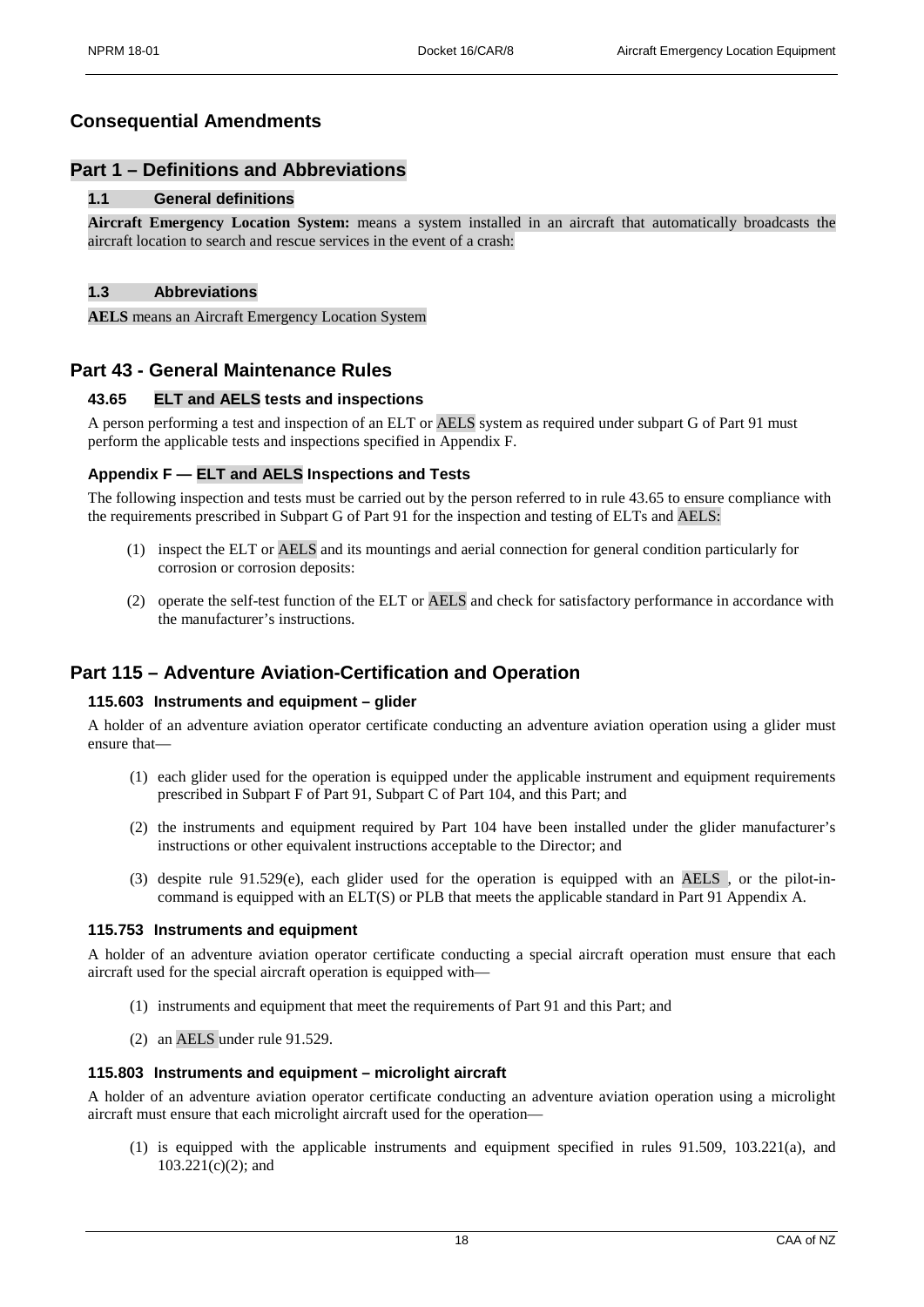(2) despite rule  $91.529(e)$ , is equipped with an AELS, or the pilot-in-command is equipped with an ELT(S) or PLB that meets the applicable standard in Part 91 Appendix A and is maintained under rule 91.605(e)(4).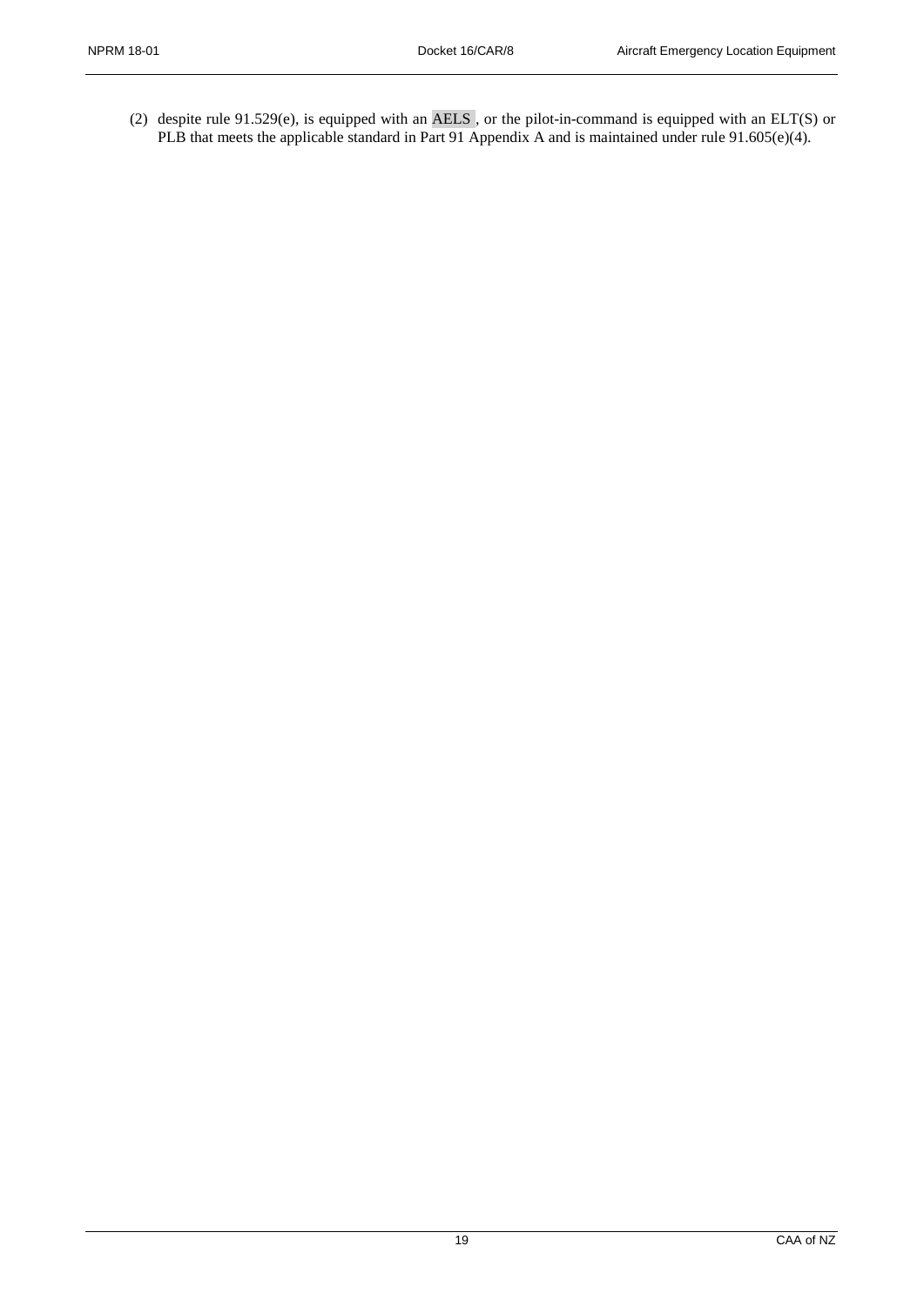## **Advisory Circular AC and CAA Notice**

The AC43-11, AC43-1 and AC43-14 Appendix 2 are being revised to include ELT test and installation guidance. Material from Part 91 Appendix A, paragraph (b) is proposed to be transferred from Part 91 into AC 43-11.

The updated versions of these documents will be consulted separately to this NPRM.

Please find the draft CAA Notice of Approval for Aircraft Emergency Location Systems below. This notice is proposed to be empowered by rule 91.529.



# Notice of Approval

# NTC 91.529

## **Aircraft Emergency Location Systems**

## **Revision DRAFT DD MMM YYY**

## **Preliminary**

The Director issues the following approvals for aircraft emergency location systems (AELS) that are permitted to be installed in New Zealand registered aircraft operating within the New Zealand Flight Information Region under rule 91.529(a) of the Civil Aviation Rules.

## **Purpose**

Rule 91.529(a) requires a New Zealand registered aircraft (with certain exceptions) to have an aircraft emergency location system that has been approved by the Director to be installed. The purpose of this notice is to list those systems that have been approved by the Director.

## **General**

Civil Aviation Authority (CAA) Notices contain approvals and requirements including the detail about the approvals, standards, conditions, procedures and technical specifications that have been approved or determined by the Director under the Civil Aviation Rules. These details must be complied with by parties to whom it applies. They apply in particular circumstances to particular aviation document holders as specified in the notice.

CAA notices are issued under Civil Aviation Rules made according to section 28(5) of the Civil Aviation Act. This section permits the Minister of Transport to make ordinary rules, and to specify any terms and conditions within the rules:

- to require a matter to be determined, or undertaken or approved by the Authority, the Director or another person; or
- to empower the Authority, Director, or another person to impose requirements or conditions as to the performance of any activity, including (but not limited to) any procedures to be followed.

CAA Notices support a performance-based approach to regulation, and improve the flexibility and responsiveness of the Civil Aviation Rules. They may be used where performance-based regulation is the appropriate way to achieve the desired regulatory outcome, for example, in circumstances where new technological changes or challenges require more flexibility than prescribing requirements in the rules (and rule making may get quickly out-dated), or where there is a need to respond to safety issues which the rules do not adequately deal with.

The provisions stated in this notice are mandatory and must be complied with.

## **Related Rules**

Rule 91.529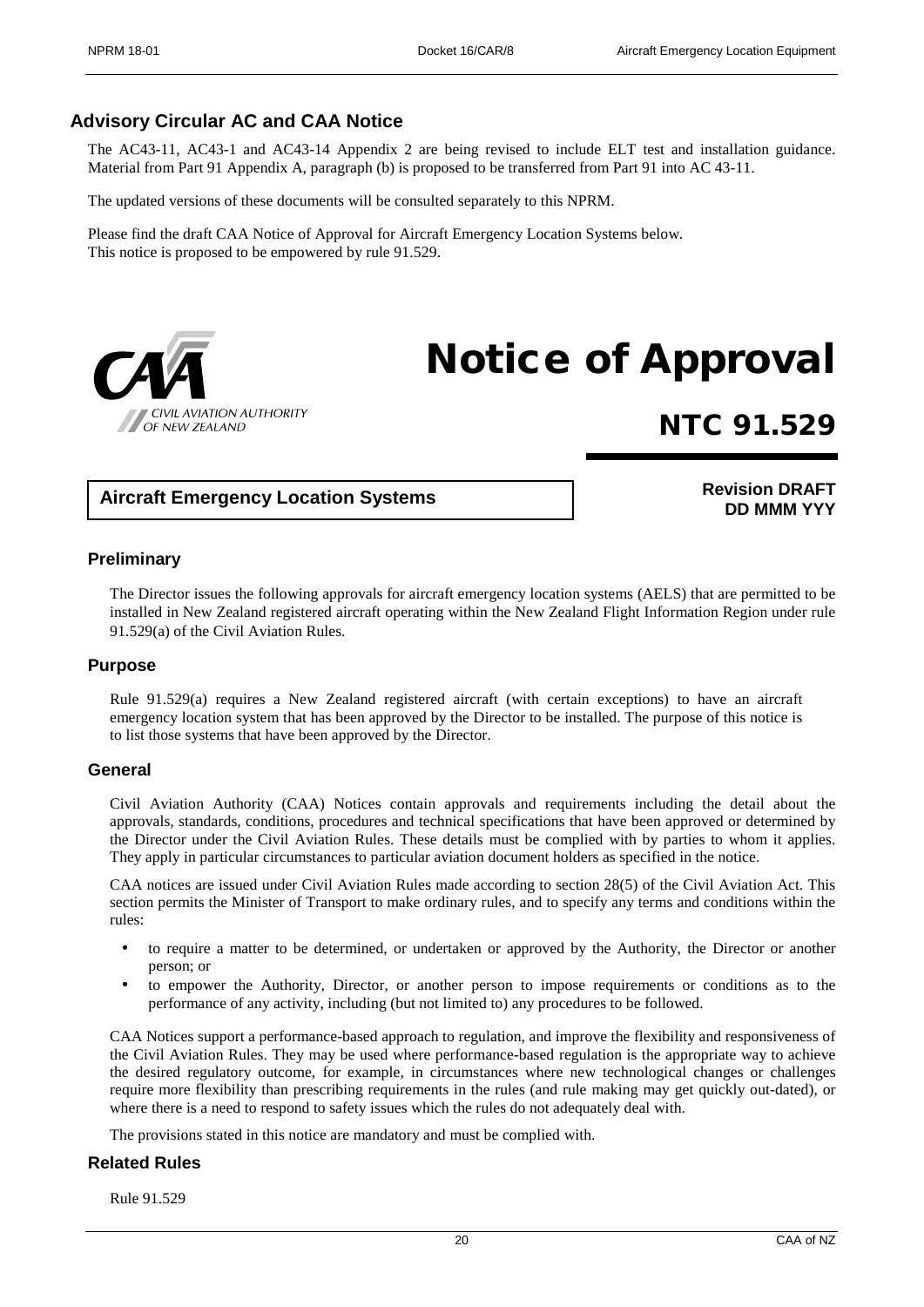## **Effective date**

This notice comes into effect on [effective date].

## **Revision History**

| <b>DRAFT</b> | <b>FOR CONSULTATION</b> |
|--------------|-------------------------|
|              |                         |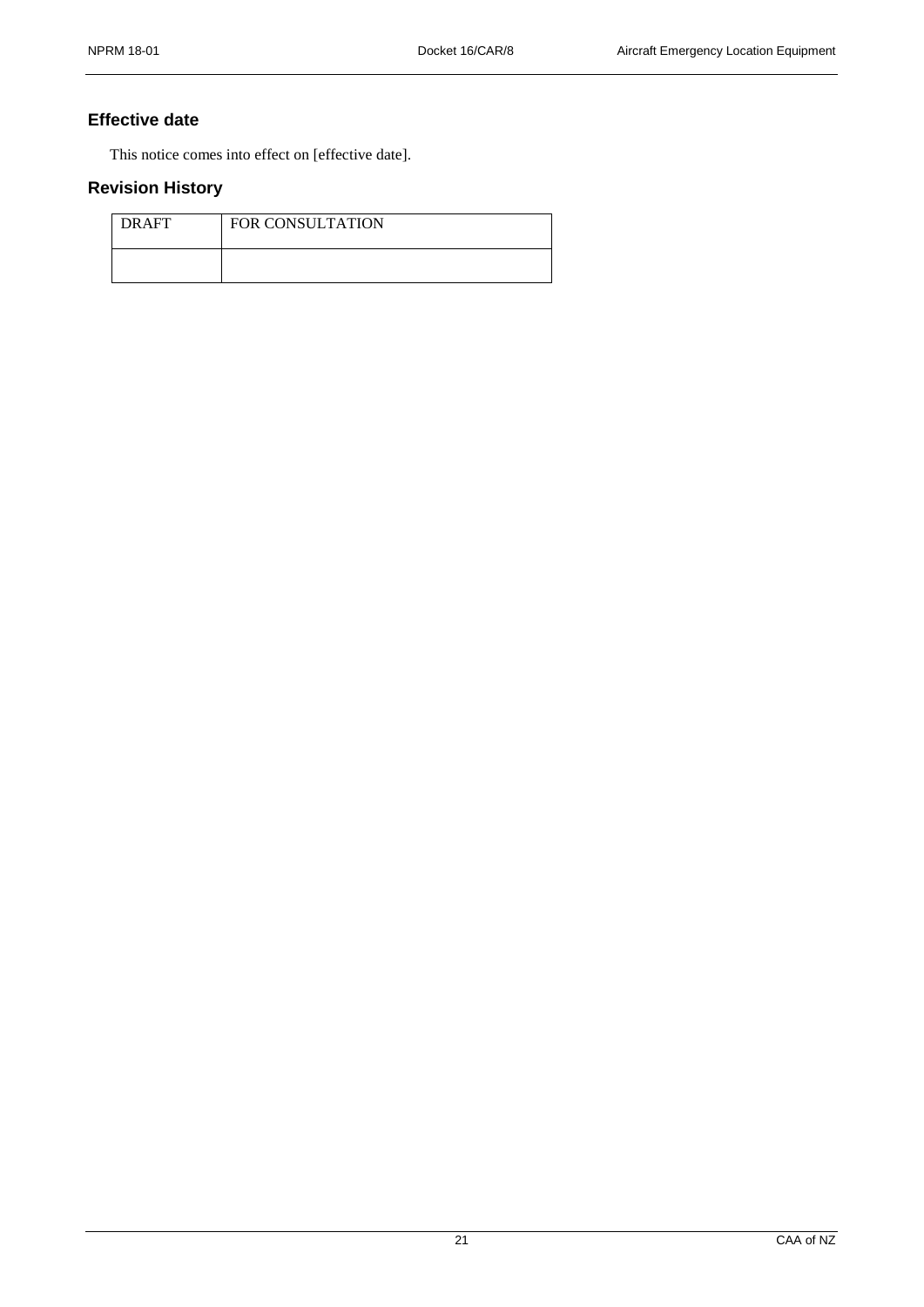## **Aircraft Emergency Location Systems NTC 91.529**



## **1. Preliminary**

The Director issues the following approvals for aircraft emergency location systems installed in New Zealand registered aircraft operating within the New Zealand Flight Information Region under rule 91.529(a) of the Civil Aviation Rules.

## **2. Application**

These requirements apply to New Zealand registered aircraft that are subject to rule 91.529(a).

## **3. Approved Equipment**

- The following Aircraft Emergency Location Systems are approved by the Director as meeting rule 91.529(ab):
	- an ELT (AF) that has been certified as meeting the performance standards in FAA TSO-C126.

END